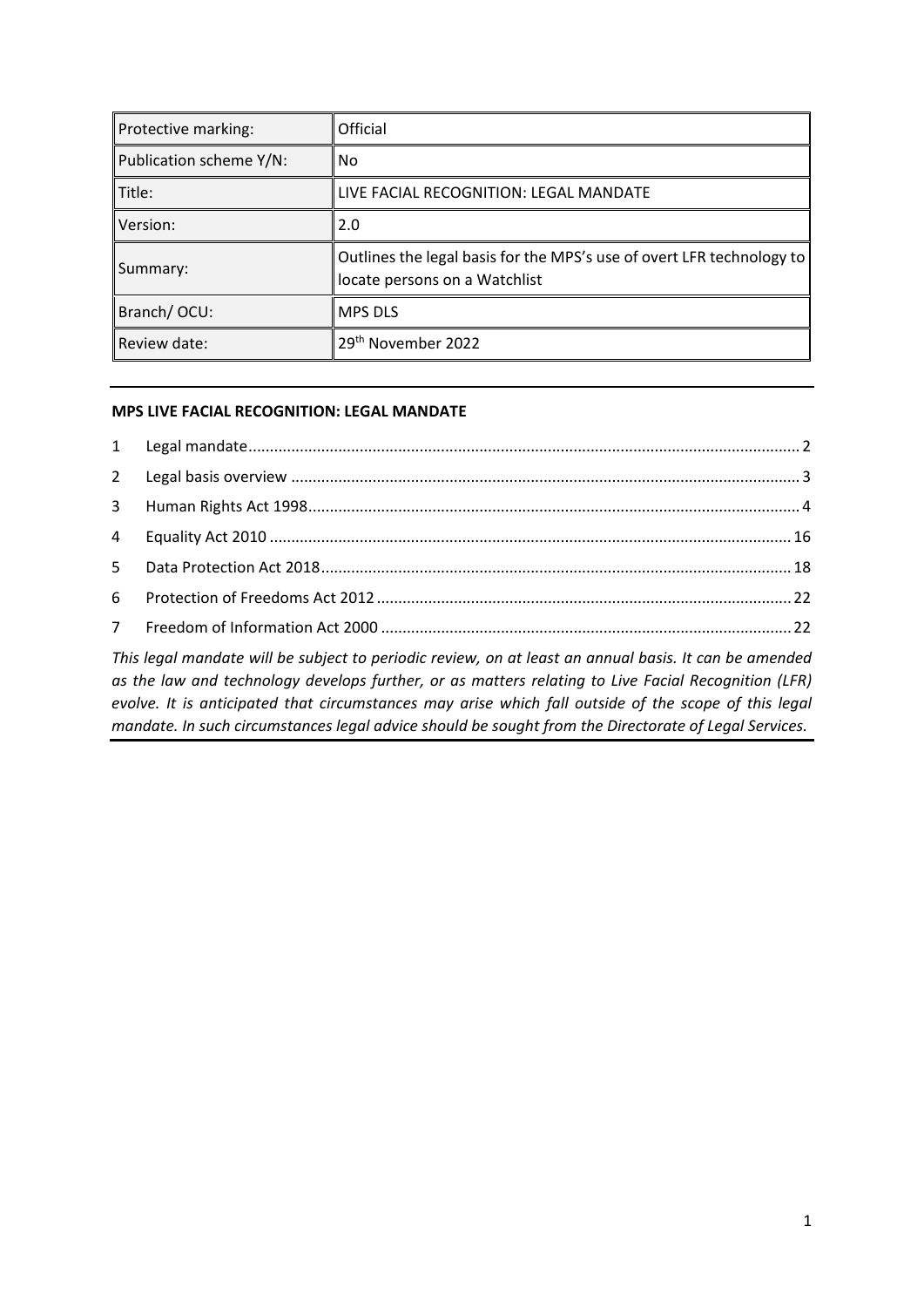### <span id="page-1-0"></span>**1 Legal mandate**

1.1 LFR for law enforcement purposes is not subject to dedicated legislation. Instead, in line with the way the Metropolitan Police Service (MPS) exercises its well-established common law and statutory powers, LFR is regulated by a number of sources of law, more particularly identified below in the schematic. These sources of law combine to provide a multi-layered legal structure to use, regulate and oversee the use of LFR by law enforcement bodies (the LFR Legal Framework).



1.2 The legal framework schematic is best read from the inside of the diagram out in the following way:

| <b>Legal Framework Schematic Key:</b> |                                                                                                                                                                                                                                                   |  |
|---------------------------------------|---------------------------------------------------------------------------------------------------------------------------------------------------------------------------------------------------------------------------------------------------|--|
| <b>Yellow centre</b>                  | This is the legal basis for the action $-$ i.e. the legal power(s) that supports the<br>compilation of the Watchlist and the use of LFR.                                                                                                          |  |
| <b>Red segment</b>                    | This area reflects that biometric and other personal data is processed by the LFR<br>system. It reflects the application of the Data Protection Act 2018 and underlying<br>documents that govern and reflect this.                                |  |
| Green segment                         | This area reflects the relevance of human rights to the use of LFR. Some, like the<br>right to privacy, will be engaged by those on the LFR Watchlist and/or passing<br>the LFR system. The engagement of other rights will be context dependant. |  |
| <b>Blue Segment</b>                   | This area reflects the relevance of equality considerations and the application of<br>the Public Sector Equality Duty. It shows the underlying documents which also<br>govern and show compliance with this duty.                                 |  |
| <b>Pink Segment</b>                   | This area reflects the potential application of the Regulation of Investigatory<br>Powers Act 2000 (RIPA). For an overt capability, it is important to have regard to<br>RIPA to ensure the use of LFR does not become directed surveillance.     |  |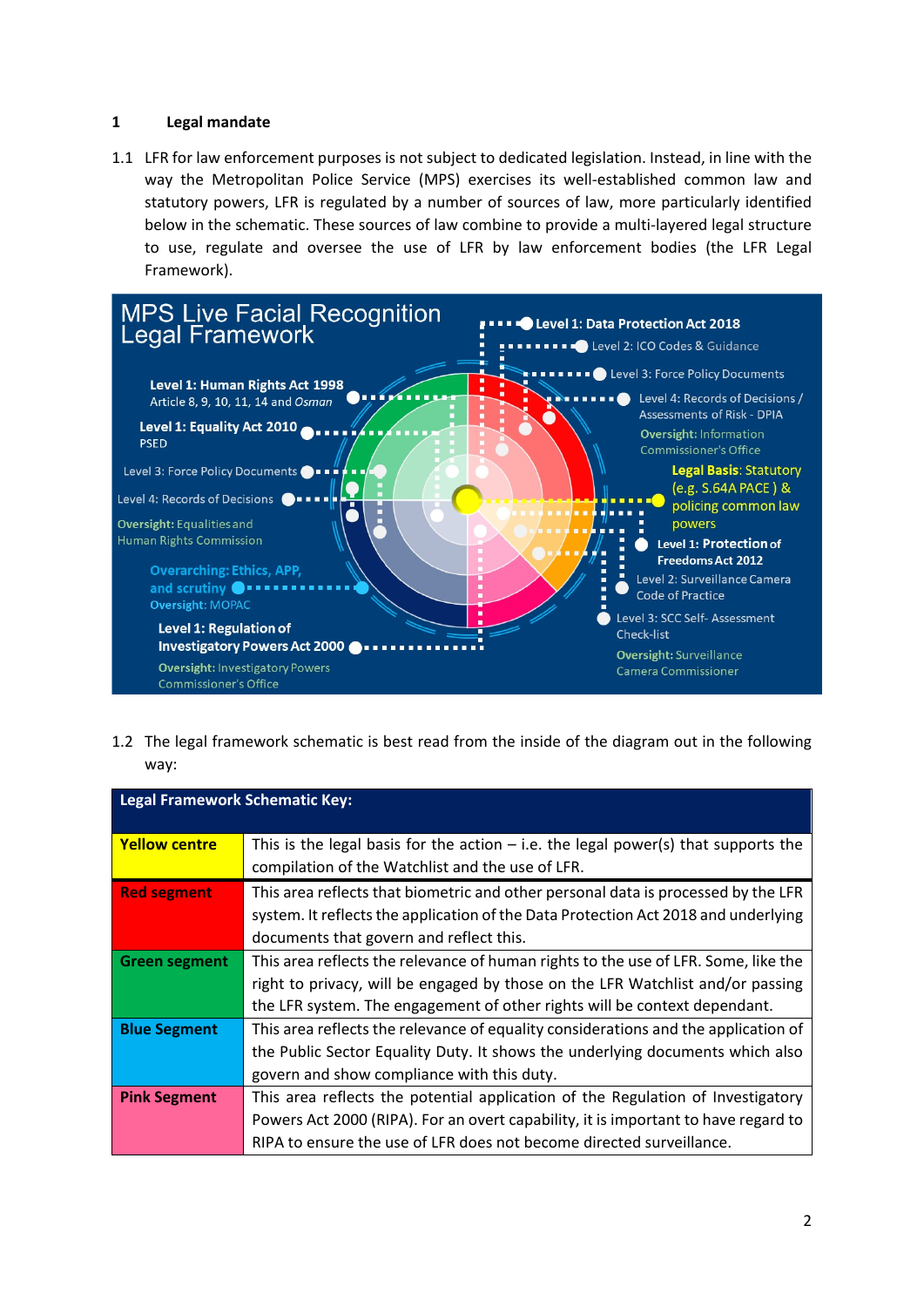| <b>Orange</b>       | This area reflects that LFR uses CCTV cameras to film those passing through the                                                                                         |  |  |
|---------------------|-------------------------------------------------------------------------------------------------------------------------------------------------------------------------|--|--|
| <b>Segment</b>      | Zone of Recognition as part of the wider LFR system. It recognises the relevance                                                                                        |  |  |
|                     | of the Protection of Freedoms Act 2012 to CCTV in public spaces by policing in                                                                                          |  |  |
|                     | England and Wales.                                                                                                                                                      |  |  |
| Level 1             | Primary legislation: This level of the legal framework reflects a statutory                                                                                             |  |  |
|                     | legislation enacted by Parliament that combines in its application to provide a                                                                                         |  |  |
|                     | framework for the regulation of LFR.                                                                                                                                    |  |  |
| Level 2             | Secondary legislative instruments: This level of the legal framework reflects                                                                                           |  |  |
|                     | statutory codes and non-statutory guidance typically issued at a national level                                                                                         |  |  |
|                     | which Chief Officers should have regard to when seeking to apply the Level 1                                                                                            |  |  |
|                     | legal framework.                                                                                                                                                        |  |  |
|                     | Authorised Professional Practice (APP) issued by the College of Policing also sits<br>at this level within the legal framework. However, given some APP is not specific |  |  |
|                     |                                                                                                                                                                         |  |  |
|                     | to a particular area of primary legislation, it is reflected as an overarching                                                                                          |  |  |
|                     | consideration in the legal schematic to reflect its pervasive application.                                                                                              |  |  |
| Level 3             | Force policy: This reflects policy documents issues at a force level. They provide                                                                                      |  |  |
|                     | for the operational implementation of the legal framework in a way that helps                                                                                           |  |  |
|                     | the use of LFR to be both accessible and foreseeable to the public.                                                                                                     |  |  |
| Level 4             | This level of documentation reflects the use of the legal framework in practice -                                                                                       |  |  |
|                     | including the<br>decisions,<br>rationale,<br>ensuring<br>relevant<br>necessity and                                                                                      |  |  |
|                     | proportionality for use is recorded. It is also the place where decisions of                                                                                            |  |  |
|                     | relevance to the Public Sector Equality Duty should be recorded.                                                                                                        |  |  |
| <b>Overarching:</b> | The all-encompassing blue dashed line shows that there are a number of aspects                                                                                          |  |  |
|                     | to the lawful and ethical use of LFR systems which are pervasive and do not just                                                                                        |  |  |
|                     | relate to one area of law.                                                                                                                                              |  |  |

## <span id="page-2-0"></span>**2 Legal basis overview**

- 2.1 Common law: As a police service, the MPS has a number of long established policing responsibilities and powers derived from the common law which have been consistently recognised by the courts. The MPS is obliged to comply with the common law and statutory safeguards in delivering its policing operational duties and relies on the common law to discharge a number of its duties.
- 2.2 Key common law powers the MPS may rely on when utilising LFR technology include the policing common law powers to:
	- (a) protect life and property;
	- (b) preserve order and prevent threats to public security;
	- (c) prevent and detect crime;
	- (d) bring offenders to justice; *and*
	- (e) uphold national security.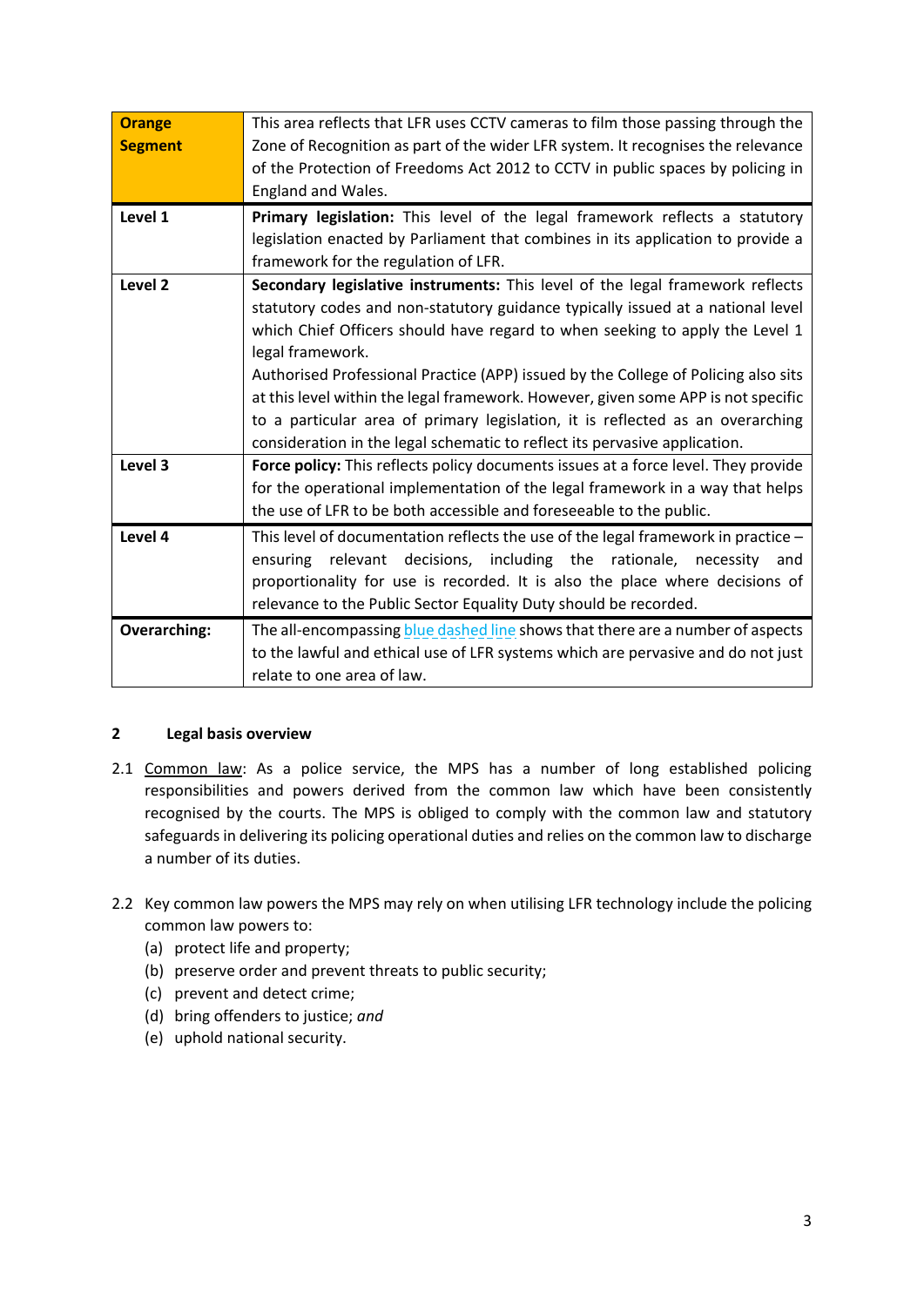**Example**: The MPS has identified uses for LFR as a tool for locating those who have outstanding warrants for their arrest for knife and gun crimes. In this context, the use of LFR technology to facilitate officers to promptly locate those evading arrest would enable the MPS to discharge its responsibilities to protect life and property. It would also be compatible with the MPS's duty to bring offenders to justice by facilitating a prompt and effective investigation.

- 2.3 The use of the police's common law powers as a legal basis to support the deployment of LFR are considered further in relation to human rights below. The common law powers have also been considered and recognised by the courts in the 'Bridges' case:
	- (a) *R (on the application of Edward Bridges) v The Chief Constable of South Wales Police [2019] EWHC 2341 (Admin)* (the "High Court Bridges" decision); *and*
	- (b) R (on the application of Edward Bridges) v The Chief Constable of South Wales Police [2020] EWCA Civ 1058 (the "Court of Appeal Bridges" decision).
- 2.4 Watchlists: The Court of Appeal further summarised the legal basis in relation to compilation of Watchlists as being "both authorised under the Police and Criminal Evidence Act 1984 and within the powers of police at common law." The reference to the 1984 Act is a reference to imagery obtained pursuant to Section 64A (*Photographing of suspects etc.)* and particularly section 64A(4)(a). This allows a photograph taken under the section to be "used … for any purpose related to the prevention or detection of crime, the investigation of an offence or the conduct of a prosecution or to the enforcement of a sentence". The Court of Appeal notes that "this was not an issue which we have to address in this appeal, since it is now common ground that SWP do have the power to deploy [LFR]."

**Key point for Authorising Officers**: When considering the use of LFR technology, MPS Authorising Officersshould be clear as to the legal basisthe MPS relies on for lawful authority to deploy LFR and record this as part of the decision making process.

## <span id="page-3-0"></span>**3 Human Rights Act 1998**

- 3.1 The Human Rights Act 1998 sets out the fundamental rights and freedoms that everyone in the UK is entitled to. It incorporates the rights set out in the European Convention on Rights (ECHR) into domestic British law.
- 3.2 All MPS use of LFR will comply with the Human Rights Act 1998. LFR technology engages the Human Rights Act 1998 and in particular has the potential to impact upon an individual's Article 8 rights, the right to respect for private and family life. This provides:

*"There shall be no interference by a public authority with the exercise of this right except such as is in accordance with the law and is necessary in a democratic society in the interests of national security, public safety or the economic well-being of the country, for the prevention of disorder or crime, for the protection of health or morals, or for the protection of the rights and freedoms of others."*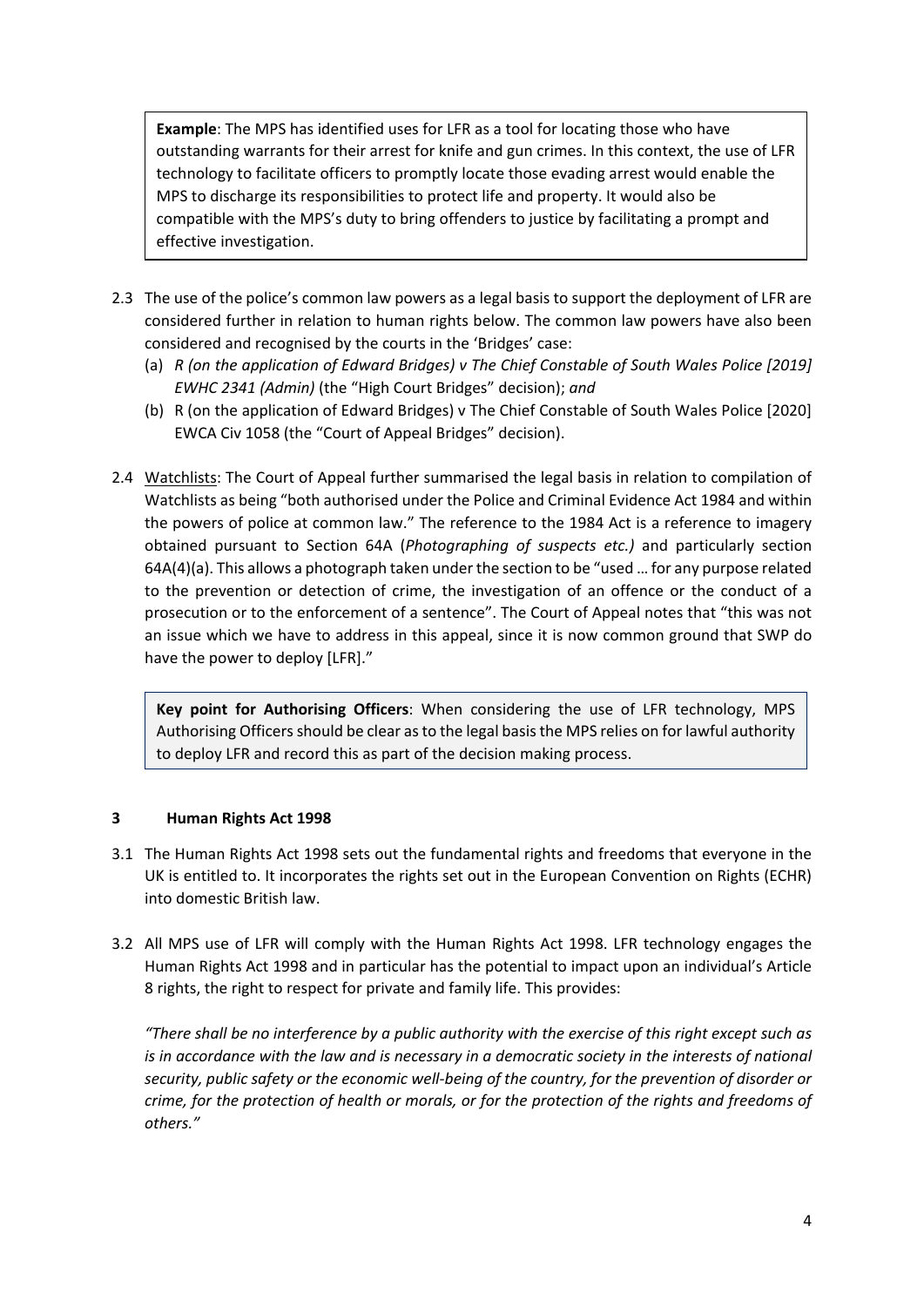- 3.3 As a qualified right, any interference with an individual's Article 8 rights is only permissible if:
	- (a) there is a legal basis for the interference with the qualified right that the public can understand;
	- (b) the use of LFR seeks to achieve a legitimate aim;
	- (c) it is necessary for the purposes of that aim in a democratic society; *and*
	- (d) the use of LFR is proportionate to the legitimate aim being sought.
- 3.4 It is well-established that the reach of Article 8 can be broad. The case of *S v. United Kingdom[1](#page-4-0)* confirms that this can relate to a person's right to their biometric data and any storing of data relating to it. Recognising that LFR involves biometric processing, that case went on to recognise that, in protecting the personal data and other forms of biometric processing, the interests of the data subject and the community as a whole "may be outweighed by the legitimate interest in the prevention of crime".[2](#page-4-1)
- 3.5 The High Court and Court of Appeal Bridges cases further considered Article 8, specifically in the context of facial recognition and has confirmed that Article 8 is engaged in so far as someone passes an LFR system and in so far as someone is placed on a LFR Watchlist for a Deployment. Depending on the nature of the Deployment, the Surveillance Camera Commissioner has identified that there are also potential impacts on other human rights. These include the right to freedom of assembly, freedom of thought, belief and religion, freedom of expression, freedom of association, and the protection of discrimination in respect of those rights and freedoms. The Directorate of Legal Services has further advice available for Authorising Officers should they consider a proposed Deployment may have wider human rights points to consider.

### 3.6 There is a legal basis for the interference with the qualified right that the public can understand.

LFR will be used to allow the MPS to discharge its well-established operational duties pursuant to common law. The courts have recognised that "the rules need not be statutory, providing they operate within a framework of law and that there are effective means of enforcing them".<sup>[3](#page-4-2)</sup>

In the case of *R (Catt) v Chief Police Officers [2015] A.C. 1065,* Lord Sumption recognised that applicants could have their personal information noted down and retained by the police as they occupied publically accessible space. The court recognised the police's common law powers to collect and store information are subject to an "intensive regime of statutory and administrative regulation" under the Data Protection Act and various guidance documents on the management of police information.

The courts have further recognised the right of the police to make use of a photograph of an individual. The courts accepted the purposes of preventing and detecting crime, the investigation of alleged offences and the apprehension of suspects or persons unlawfully at large. This was the case whether or not the photograph is of any person they seek to arrest or of a suspect's accomplice or of anyone else. The court confirmed the "key is that they must have these and only

 <sup>1</sup> *(2009) 48 EHRR 50, at [66 and 67]*

<span id="page-4-1"></span><span id="page-4-0"></span><sup>2</sup> *At [104]*

<span id="page-4-2"></span><sup>3</sup> R (*[Catt\) v Association of Chief Police Officers](https://uk.practicallaw.thomsonreuters.com/Document/I293BC9D0C29411E49598A3F15E5C1D3E/View/FullText.html?originationContext=document&transitionType=DocumentItem&contextData=%28sc.Search%29&comp=wluk) [2015] A.C. 1065* at [11].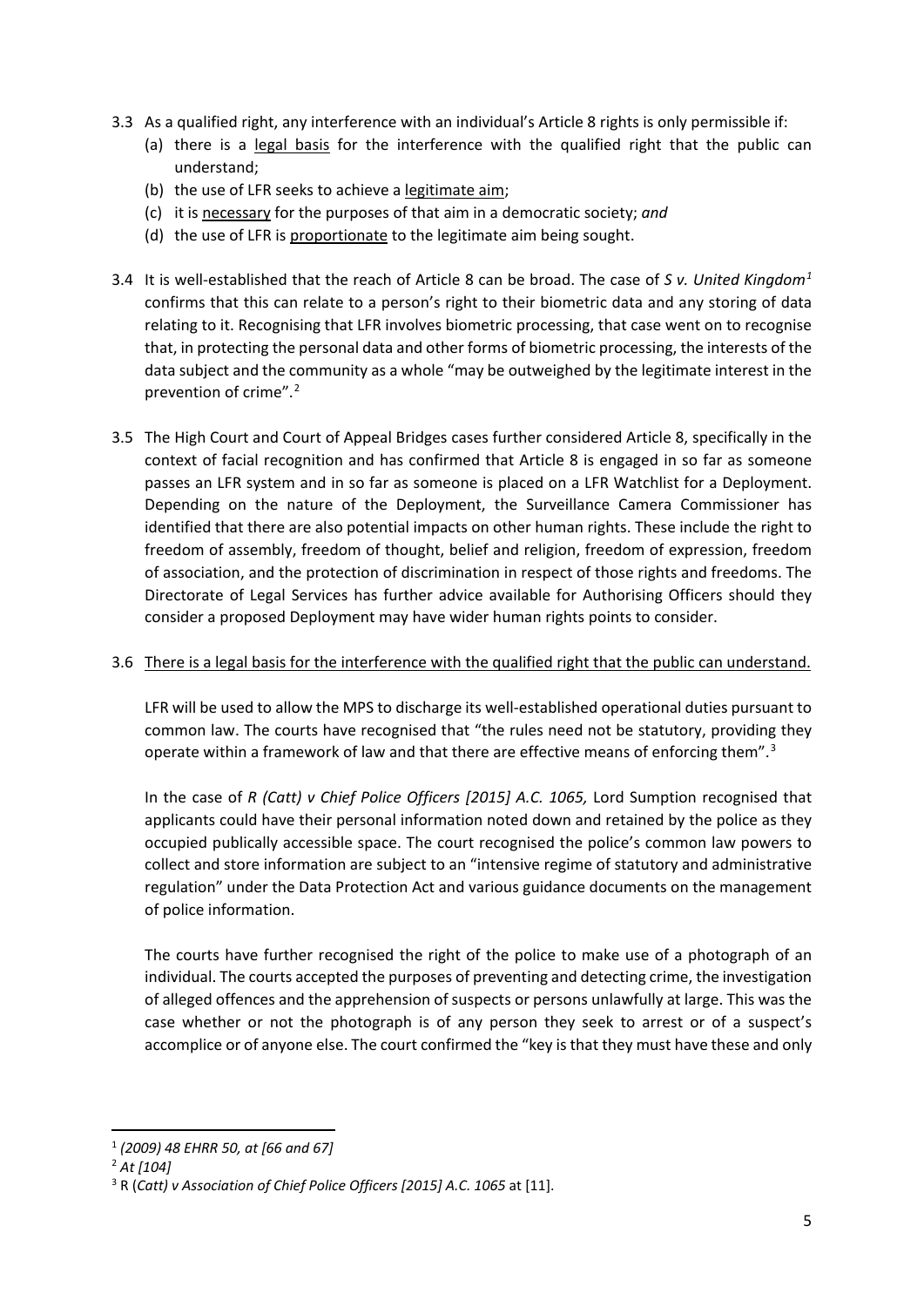these purposes in mind and must … make no more than reasonable use of the picture in seeking to accomplish them".<sup>[4](#page-5-0)</sup>

3.7 In the case of the MPS's use of LFR, the LFR Legal Framework provides the legal basis for any interference with an individual's Article 8 rights. The High Court Bridges case confirmed the police's common law policing powers to be "amply sufficient" in relation to this type of use of LFR and confirmed that "the police do not need new express statutory powers for this purpose". This was further considered in the Court of Appeal Bridges case which also recognised the sufficiency of the legal framework, noting<sup>[5](#page-5-1)</sup>:

*"the legal framework which regulates the deployment of [SWP's use of LFR] does contain safeguards which enable the proportionality of the interference with Article 8 rights to be adequately examined."* 

3.8 The Court of Appeal Bridges decision further noted that, to be 'in accordance with the law' the legal basis must:

*"be 'accessible' to the person concerned, meaning that it must be published and comprehensible, and it must be possible to discover what its provisions are. The measure must be 'foreseeable' meaning that it must be possible for a person to foresee its consequences for them and it should not 'confer a discretion so broad that its scope is in practice dependant on the will of those who apply it, rather than on the law itself".*

- 3.9 In considering accessibility and foreseeability, the Court of Appeal examined the level of discretion that South Wales Police officers held to determine *where* they deployed facial recognition technology and *who* they deployed it to locate. The court refers to this as the "Who Question" and the "Where Question".
	- (a) The 'Who' Question: When considering how the 'Who Question' should be answered, the Court of Appeal made it clear that, the law does not seek specific confirmation as to who is on a Watchlist (they recognise the NCND principle<sup>[6](#page-5-2)</sup>). The Court of Appeal recognised that individuals could be added to a Watchlist on the basis that they are wanted on suspicion of an offence, wanted on warrant and vulnerable persons".
	- (b) The Court of Appeal also explains why a category of those "other persons where intelligence is required" was not accessible and foreseeable to meet the 'in accordance with the law' test. They noted that the category was not readily understood, nor was it objective  $-$  it left "too broad a discretion vested in the individual police officer to decide who should go onto the watchlist" – essentially it allowed police officers to decide what 'other persons where intelligence is required' meant on a case-by-case basis rather than deciding if a subject met the criteria set out in the force policy.
	- $(c)$  Following an approach recognised by the Court of Appeal<sup>[7](#page-5-3)</sup>, the MPS addresses the 'Who Question' in its published MPS LFR Documents, particularly at Section 6 of the MPS LFR SOP. The MPS sets the criteria that applies to govern the images that may be included on a

<span id="page-5-0"></span> <sup>4</sup> Per Laws J in *Hellewell v Chief Constable of Derbyshire [1995] 1 WLR 804 at 810F*

<span id="page-5-1"></span><sup>5</sup> *At [69].*

<span id="page-5-2"></span><sup>6</sup> *At [95].*

<span id="page-5-3"></span><sup>7</sup> *At [118].,*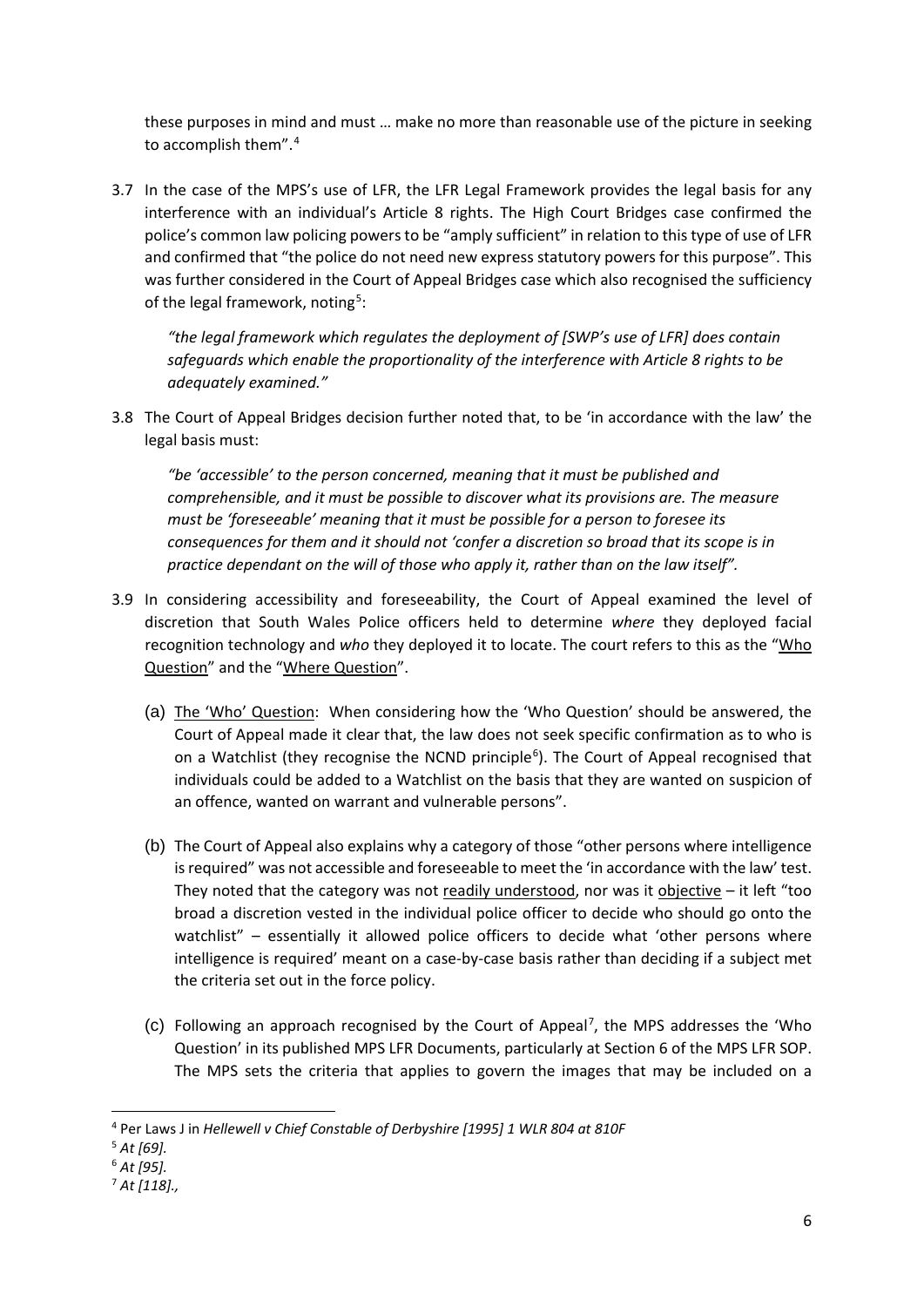Watchlist and in what circumstances. To ensure the Watchlisting criteria is accessible and foreseeable, the MPS explains terminology such as 'presenting a risk of harm' and 'otherwise of interest to the police' to ensure that these are readily understood and objective to both officers and the public. It sets out the standard required for inclusion on a Watchlist, linking the necessity and criteria for the inclusion on a Watchlist with the policing need and the proportionality of taking any action.

(d) The 'Where Question: The Court of Appeal noted that the South Wales Police team "was not able to draw to our attention anything which specifies where AFR Locate may be deployed". The MPS LFR Documents answers this question, particularly the MPS LFR SOP at Section 5. In answering this question, in many instances, the need to locate a person will determine where it is best to site LFR to facilitate making a successful location. However, other factors will also be relevant and these include the nature of the site itself from a privacy perspective, those passing the site, and the policing need to be at the site (including for the public's protection).

With the benefit of the *Bridges* decisions, the law has now been applied to the live use of facial recognition technology. These judicial decisions, taken together with the MPS's published documentation to support the use of LFR allows the LFR Legal Framework principles to be predictably applied to the use of LFR in an accessible and understandable way. It allows the public passing an LFR system and those who may be placed on a Watchlist to understand the standards the MPS operates to, including setting out the authorisation process and requirements to deploy LFR, details about where LFR may be used, and the considerations and constraints relevant as to who may be placed on an LFR Watchlist.

#### 3.10 The use of LFR seeks to achieve a legitimate aim.

Article 8, recognises action in the interests of national security, public safety and the prevention of disorder or crime as legitimate aims. The use of LFR in the context of fighting crime including knife and gun crime, child sexual abuse and exploitation (including online) and terrorism offences will help the MPS to achieve its law enforcement purposes.

**Key point for Authorising Officers**: At the point that it is decided to deploy LFR, the decision maker should be clear as to its purpose and how using LFR will help the MPS realise a legitimate aim. In deciding if the use of LFR is a suitable way to achieve a legitimate aim, the decision maker should consider if benefits of using LFR justify its use for that legitimate aim when compared to any impact on an individual's Article 8 Rights.

#### 3.11 The use of LFR is *necessary* for the purposes of that legitimate aim in a democratic society

Necessity is a demanding requirement to justify any interference with Article 8. It requires the action to lie somewhere between "indispensable" and more than something that is merely "desirable". In this respect, LFR will be used in response to a pressing social need by helping the MPS to fight crime in areas where LFR has the greatest potential to assist. It is a tool that helps the MPS to discharge its operational responsibilities, primarily to help it prevent and detect crime.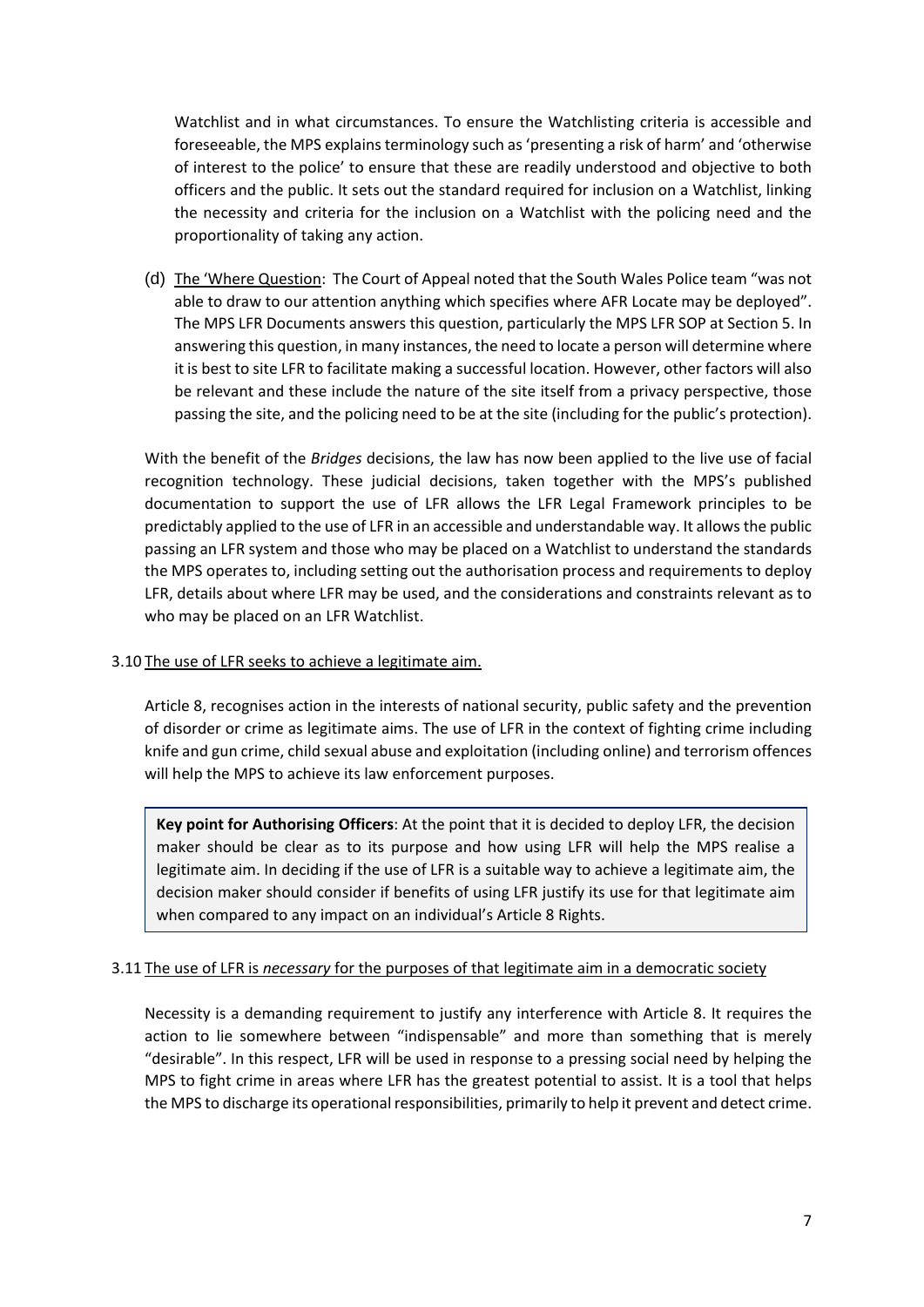**Key point for Authorising Officers**: When considering the Deployment of LFR, each use is to be underpinned by an intelligence case to highlight the need to combat the relevant crime issue. Having identified a need, this will then allow Authorising Officers to consider the use of LFR. Authorising Officers need to decide the use of LFR is *necessary* and not just desirable to enable the MPS achieve its legitimate aim. In deciding if the use of LFR is necessary, consideration should be given to the intelligence case as this will be important in outlining the need to deploy to a particular location and the composition of the Watchlist. Consideration should also be given to whether there is an alternative, including the viability and intrusiveness of any alternative.

Authorising Officers need to keep a record why they considered the use of LFR to be necessary, the issue the Deployment of LFR was intended to address and how LFR would be deployed to address that problem. This rationale should also explain how the intelligence case justified the Deployment location and Watchlist composition as being necessary in order to enable the MPS to pursue its legitimate aim.

The following are examples of why LFR may be used as a necessary tool to assist the MPS in preventing crime and disorder. The examples are illustrative only and there will be other scenarios where the use of LFR is justified.

**Terrorism example**: The use of LFR will assist the MPS in fighting terrorism. By way of example, LFR could be deployed at international borders. This can be part of tailored security measures to keep people safe as LFR can act as a valuable tool to assist police officers to identify those of interest to the police for terrorism reasons including those who may be travelling on false documentation. LFR therefore supports officers who have the challenge of being familiar with a potentially significant and rapidly changing number of persons who are often motivated not to be identified and where the consequences of a missed identification opportunity can be catastrophic. Using LFR in this way would help the MPS achieve its aim of preventing crime and disorder and protecting the public through the disruption of those seeking to commit terrorist offences by making it harder to travel undetected across borders.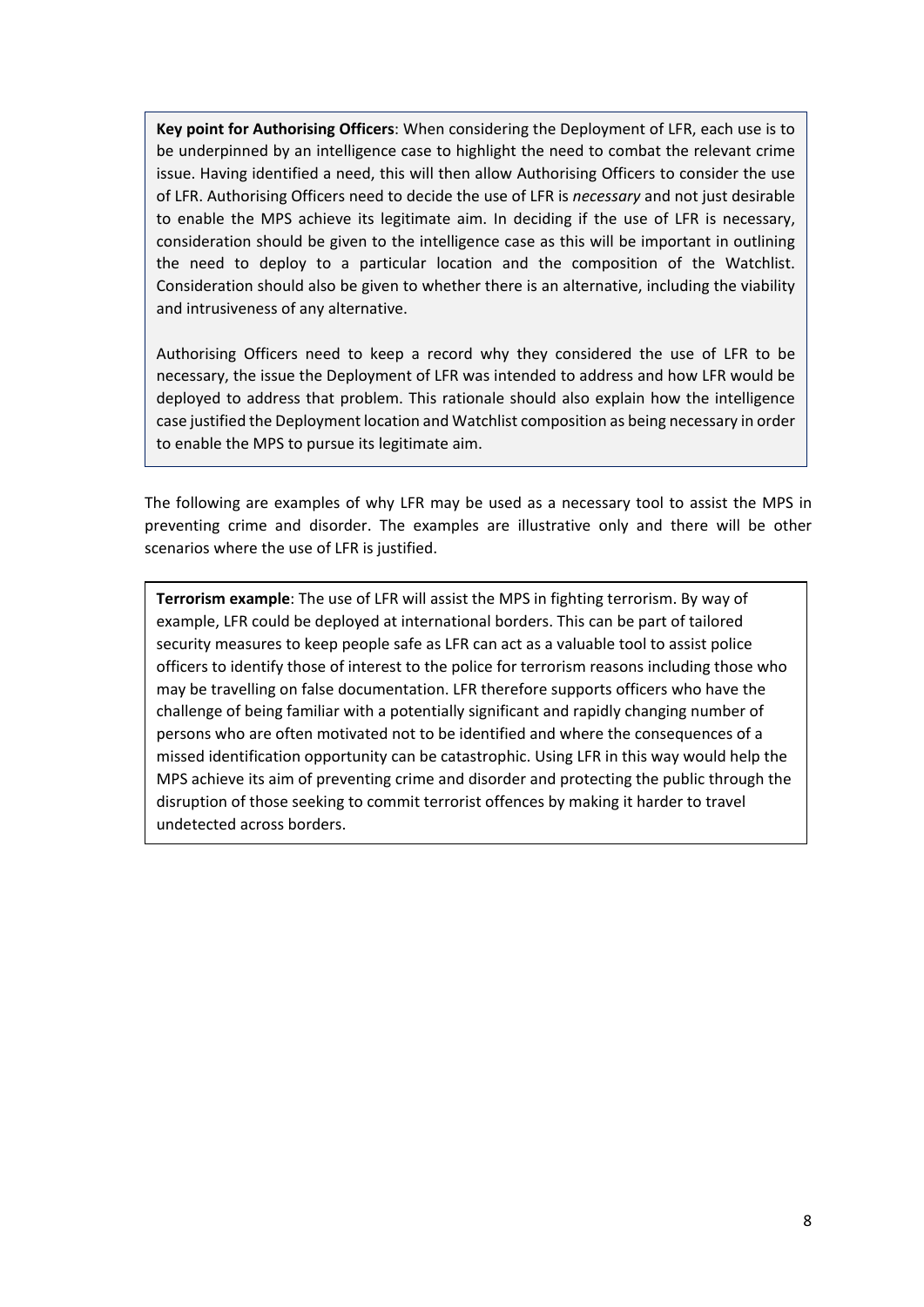**Child sexual abuse and exploitation example**: The use of LFR will assist the MPS in fighting child sexual abuse and exploitation. LFR could be deployed based on intelligence to find vulnerable individuals who are missing and believed to be at risk of child sexual abuse and exploitation. Missing person investigations use significant police resources where the need to locate and make an identification is often time critical. In such circumstances, it is of great importance to use all reasonable measures, to have the best chance of making a successful identification when the often scarce identification opportunities arise. At times, the police may also enlist the public to help with locating missing people through the use of public appeals, by circulating a photograph of a vulnerable child across the media. This is a potentially much greater intrusion to the individual's privacy rights given the aim of the public appeal is for wide-scale awareness and that information goes outside of police control when it is placed in the public domain. Where it might be viable to use LFR as a tool for identification instead, the intrusion on the individual's privacy rights can be lower, yet it still offers the MPS a route to discharge its common law responsibilities to protect life.

Additionally, in a climate where police forces need to operate efficiently, the MPS has also identified that technology such as LFR can assist with the challenges of quickly and cost efficiently locating those with outstanding warrants or who have otherwise breached their bail conditions. It is right and appropriate to bring those who are unlawfully at large to justice noting the need to protect the public in such circumstances. The High Court Bridges case supports that there is a "considerable additional benefit to the public interest to including those wanted on a warrant" for a Deployment of LFR, even when there is no specific intelligence to place them in the area of the Deployment. The intrusion to those passing the system is no greater, but (i) the potential to protect the public from those wanted by the courts, (ii) the results from Deployments where those with outstanding warrants were included and (iii) the resultant arrests justified the inclusion of those with outstanding warrants from the courts as a *necessary* action to bring offenders to justice.

#### <span id="page-8-0"></span>3.12 The use of LFR is *proportionate* to legitimate aim being sought

When considering the Deployment of LFR, the benefits of using LFR for an investigation or operation should not be disproportionate or arbitrary. In this respect, the Surveillance Camera Commissioner recognises that:

*"used appropriately, current and future technology can and will provide a proportionate and effective solution where surveillance is in pursuit of a legitimate aim and meets a pressing need".* 

In this respect, the following factors (amongst others, depending on the nature of the Deployment) will guide Authorising Officers:

(a) *The use of LFR should be a reasonable use of MPS powers - it will not be proportionate if the proposed use of LFR is excessive in the overall circumstances of the investigation or operation.* 

Authorising Officers will need to consider the seriousness of the investigation and the potential benefits of using LFR and balance this with any wider impact its Deployment may have to those on a Watchlist and the public at large. This will allow a decision to be made as to whether LFR is appropriate for use. Authorising Officers must consider the composition of the Watchlist compiled for the LFR system to match against, to ensure that it is not compiled in an excessive manner. The Watchlist needs to satisfy the necessity and proportionality test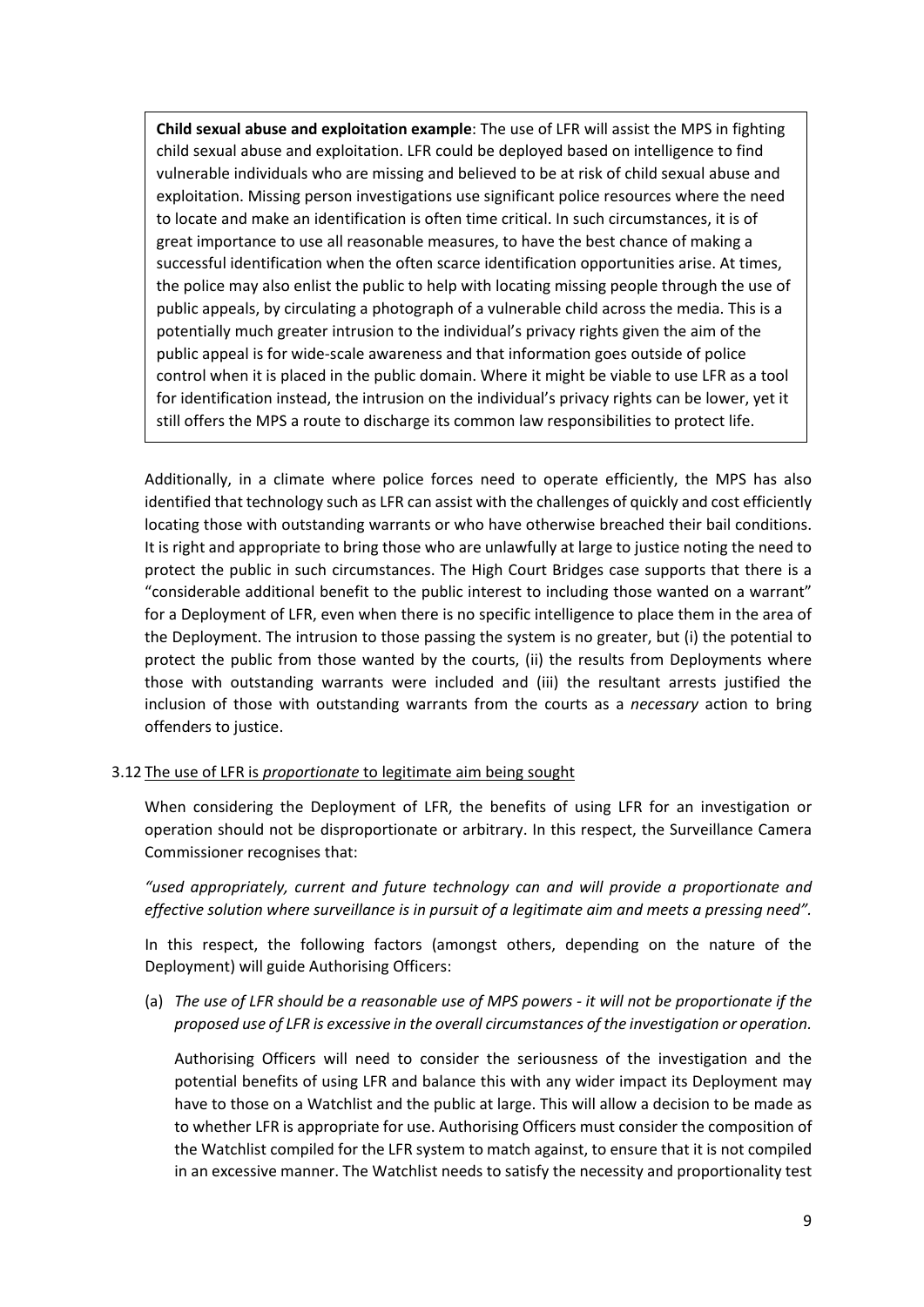and will therefore be driven by the intelligence case and bespoke for each Deployment of LFR to ensure it meets the aims of that Deployment.

An objective for the use of LFR is to locate individuals who are of interest to the MPS and to utilise LFR technology with a view to apprehending them, reducing the prevalence of crime within the relevant area. With this is mind, the Watchlist compiled for each Deployment of LFR should be based on those currently of interest to the MPS and/or wider UK law enforcement to mitigate the risk of the LFR system matching with those no longer of interest to the MPS and/or wider UK law enforcement.

(b) *Consideration should be given as to the extent of any proposed interference with privacy against what is sought to be achieved and if there are other viable methods to achieve the aim which involve a lower level of interference.*

The use of LFR should be considered against other methods of locating persons of interest to the MPS and/or UK Law Enforcement. Consideration should be given as to the effectiveness and intrusiveness of other viable methods that could give the same result, with the least intrusive, viable method being adopted to progress an investigation or Deployment.

**Example**: Circulating a wanted image on social media may be considered as an alternative to the use of LFR.

The use of LFR can be targeted to a specific area and does not result in the public being made aware of the identity of a person being sought by the MPS. It can also be used for a limited period, targeted, based on wider intelligence, to times and places when it might be most expected to locate an individual.

By comparison, social media results in a person's image being put into the public domain in a less targeted way. Once online, the image is public and the MPS no longer has control of that image. It therefore has potential to remain online even when the person has been traced and thus is a greater intrusion into the privacy of the individual being sought.

The Authorising Officer considering the use of LFR should balance any intrusion into privacy against the need for the investigative activity. If the Authorising Officer uses LFR in a way that minimises any impact it may have on a person's privacy as far as possible, it may offer a more appropriate, less intrusive alternative to a social media campaign.

**Key point for Authorising Officers**: When taking a decision to deploy LFR, Authorising Officers should record what other methods, as appropriate, were either not implemented or have been employed but which were assessed to be insufficient or inappropriate to fulfil the MPS's aim.

<span id="page-9-0"></span>(c) *How and why the methods adopted will cause the least possible inference to the person(s) sought and others must be addressed.*

All uses of LFR under this Legal Mandate will be overt. LFR will be used for a limited time, with a limited footprint, with a limited purpose of seeking to locate those whose presence is of justifiable interest to the MPS. The LFR system will be visibly deployed in an open and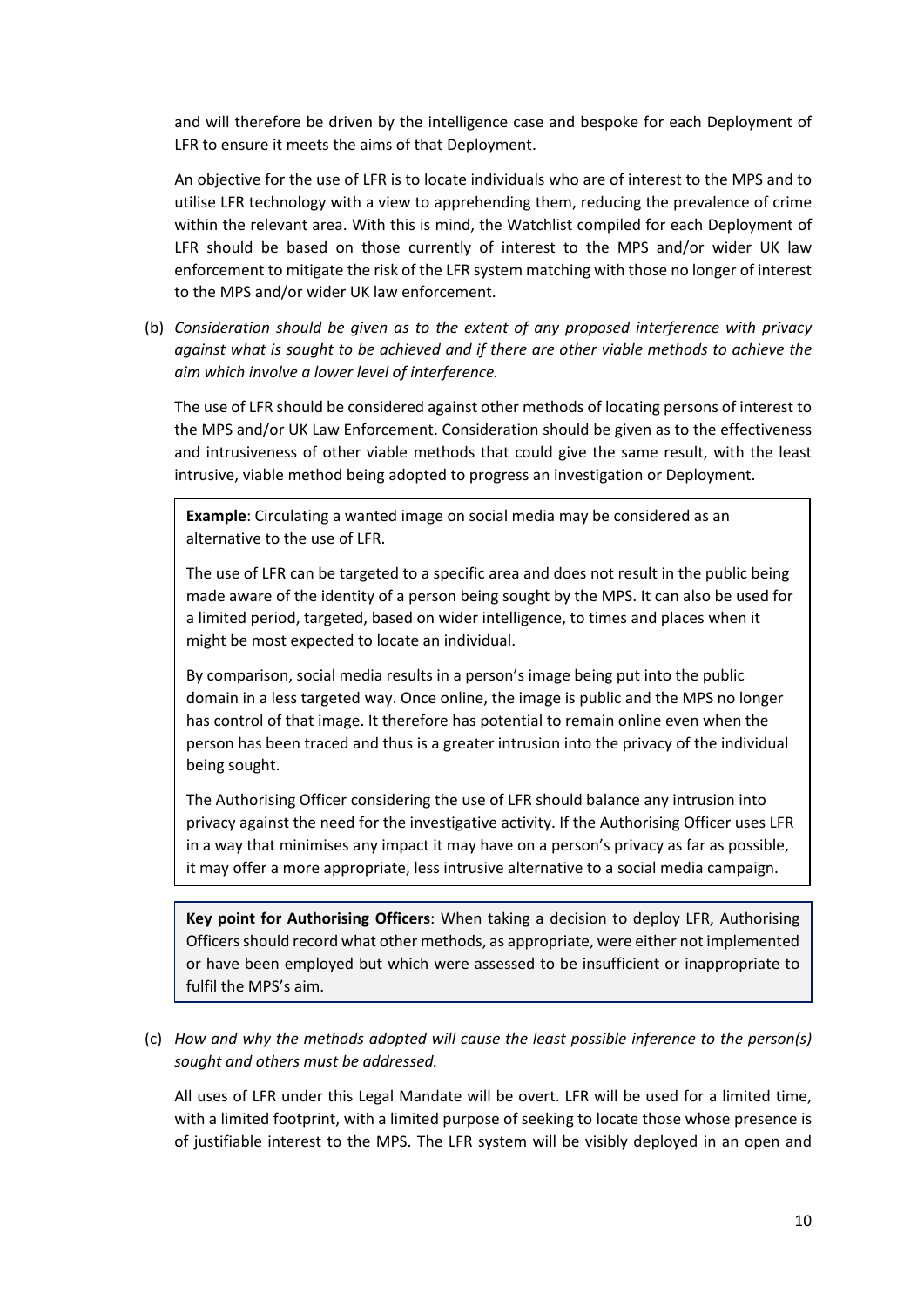transparent way. Consistent with the principle of engaging with the public, signage will also be used to make the public aware of LFR prior to them entering the LFR system's range.

**Key point for Authorising Officers**: When considering the use of LFR, Authorising Officers will need to assess and minimise any impact on those who pass the LFR system to manage and mitigate any collateral intrusion.

**Proportionality controls.** Controls are also designed in to the LFR system and its operation to help minimise any impact on the public and those places on a Watchlist as follows:

- 1. LFR cannot be used to locate persons unless they have been included on a Watchlist.
- 2. The creation of any Watchlist is specific to each Deployment of LFR and informed by the intelligence case for that Deployment; this is to ensure the currency, relevancy, necessity and proportionality by which any image is included for potential matching.
- 3. Images on a Watchlist will be lawfully held by the MPS with all reasonable steps being taken to ensure that the image is of a person intended for inclusion on a given Watchlist.
- 4. Authorising Officers need to expressly consider and approve the use of non-police originated images on any Watchlist. This is because particular privacy considerations may attach to an image where it originates from outside of a policing context. For example, it may be that the image was not placed in the public domain, was taken in a place that attracts a higher expectation of privacy or is an image that was supplied to, or taken by a third party for a specific purpose that does not usually see routine data sharing with the police. Even when the MPS can lawfully hold the images, the need for the Watchlist to be a proportionate policing response requires the Authorising Officer to undertake a careful assessment of an individual's privacy expectations against the policing need to locate them using LFR. The MPS LFR SOP outlines considerations for Authorising Officers at Section 6.
- 5. On adding an image to the Watchlist the LFR system will assess the image for quality and suitability for matching in order to allow MPS personnel to consider and manage the risk of poor quality images generating inaccurate LFR Alerts.
- 6. All Watchlists are deleted as soon as practicable, and in any case within 24 hours following the conclusion of the Deployment.
- 7. The cameras used in the LFR system are of sufficient quality for the LFR system's needs.
- 8. The LFR system is 'closed' and not connected to other MPS systems or the internet.
- 9. The LFR system is designed to assist MPS personnel locate people. The LFR system will always flag potential matches to at least one officer for a decision on any further action rather than autonomously taking a decision on any action after making a potential match.
- 10. When the LFR system flags a match to MPS personnel, the context picture obscures the faces of all those passing the LFR system other than the person who generated the Alert.
- 11. LFR Deployments and the materials that support LFR Deployments will be subject to periodic review to ensure that the LFR system and its operation remains necessary, proportionate and effective in terms of meeting its use case.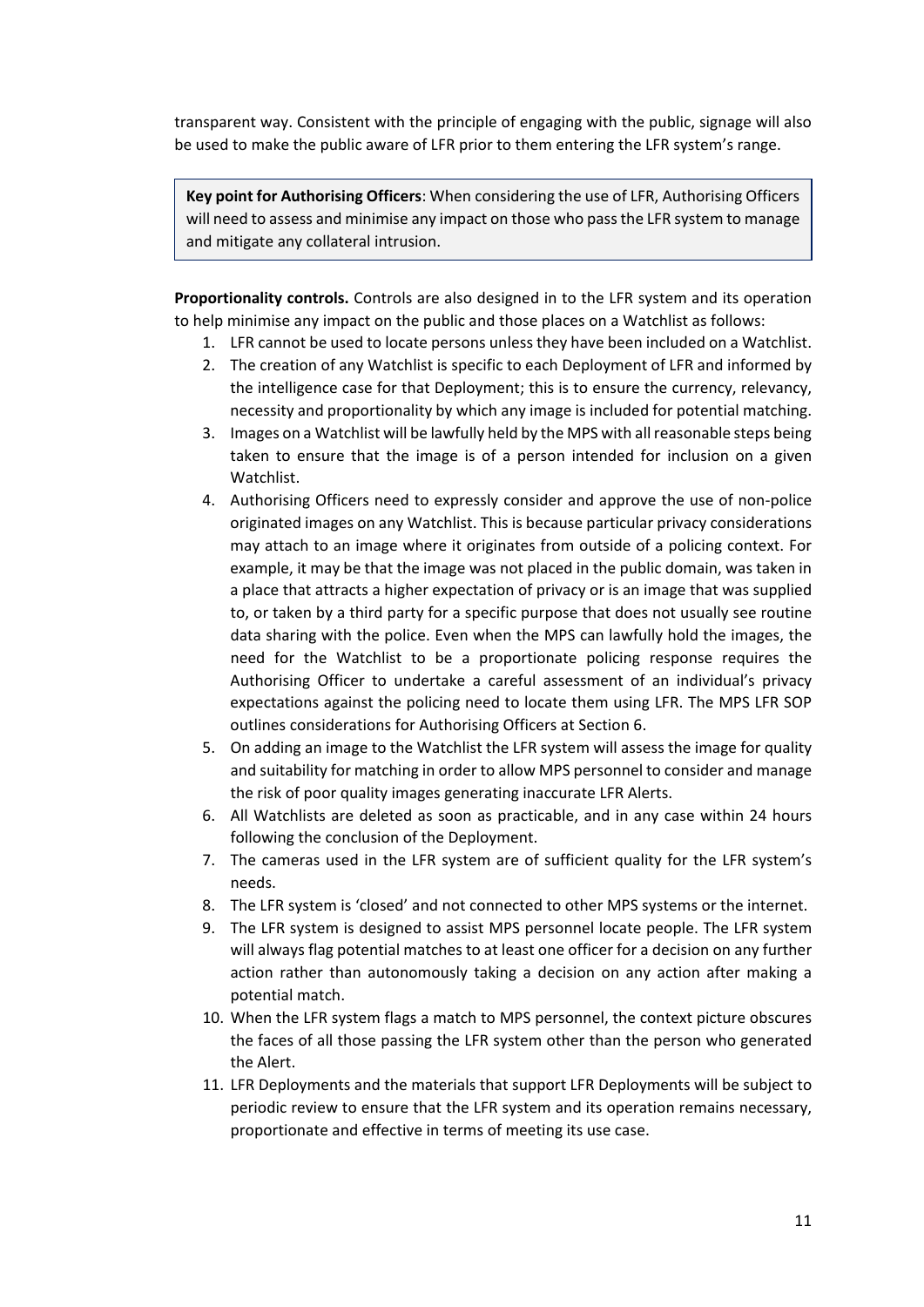Controls have also been implemented with regards to personal data retention to minimise the impact on the wider public and those on the Watchlist. The controls provide that:

- 1. where the LFR system does not generate an Alert, then a person's biometric data is immediately automatically deleted; and
- *2.* the data held on the encrypted USB memory stick used to import the Watchlist is deleted as soon as practicable, and in any case within 24 hours following the conclusion of the Deployment*.*

Where the LFR system generates an Alert all personal data is deleted as soon as practicable and in any case within 31 days except where:

- 1. personal data is retained in accordance with the Data Protection Act 2018, MOPI and the Criminal Procedures and Investigations Act 1996; and/or
- 2. personal data is retained in accordance with the MPS's complaints / conduct investigation policies.

All CCTV footage generated from LFR Deployments is deleted within 31 days, except where retained:

- 1. in accordance with the Data Protection Act 2018, MOPI and the Criminal Procedures and Investigations Act 1996; and /or
- 2. in accordance with the MPS's complaints / conduct investigation policies; and/or
- 3. in accordance with an approved programme of testing in order to provide for the continued evaluation of the LFR system using operationally realistic data in line with the ongoing nature of the Public Sector Equality Duty - any requirement to retain the CCTV footage for longer than 31 days will be subject to an approved DPIA for such testing and arrangements to ensure data subjects are informed as to the arrangements that will apply to the use and retention of such data.

**Deployment location privacy considerations.** Many Deployment locations will be identified as being necessary by the intelligence case supporting the prospects of locating persons at the site. However, Authorising Officers must also consider the reasonable expectations of privacy the general public may have as a whole when traversing a public place where LFR is being considered for Deployment. Some places, and the people expected to be at some places by their nature attract greater privacy expectations than others. Authorising Officers also need to consider what measures are appropriate to identify the use of LFR when it is deployed, particularly where expectations of privacy may be greater. This is important to establishing if the proposed use for LFR, and the Deployment location itself is proportionate.

**Example**: The public's expectations of privacy will be different in different public spaces. In Central London, the public has historically been protected by initiatives such as the 'ring of steel'. The public is also accustomed to an extensive use of similar systems such as CCTV, police patrols and other crime fighting/public safety systems deployed in order to ensure public safety. By comparison, there could be a higher expectation of privacy in a quiet outer London suburban street, albeit the public would still expect the police to conduct investigations to prevent and detect crime. The use of LFR may also be more expected in areas that have high rates of crime where police action would be more expected.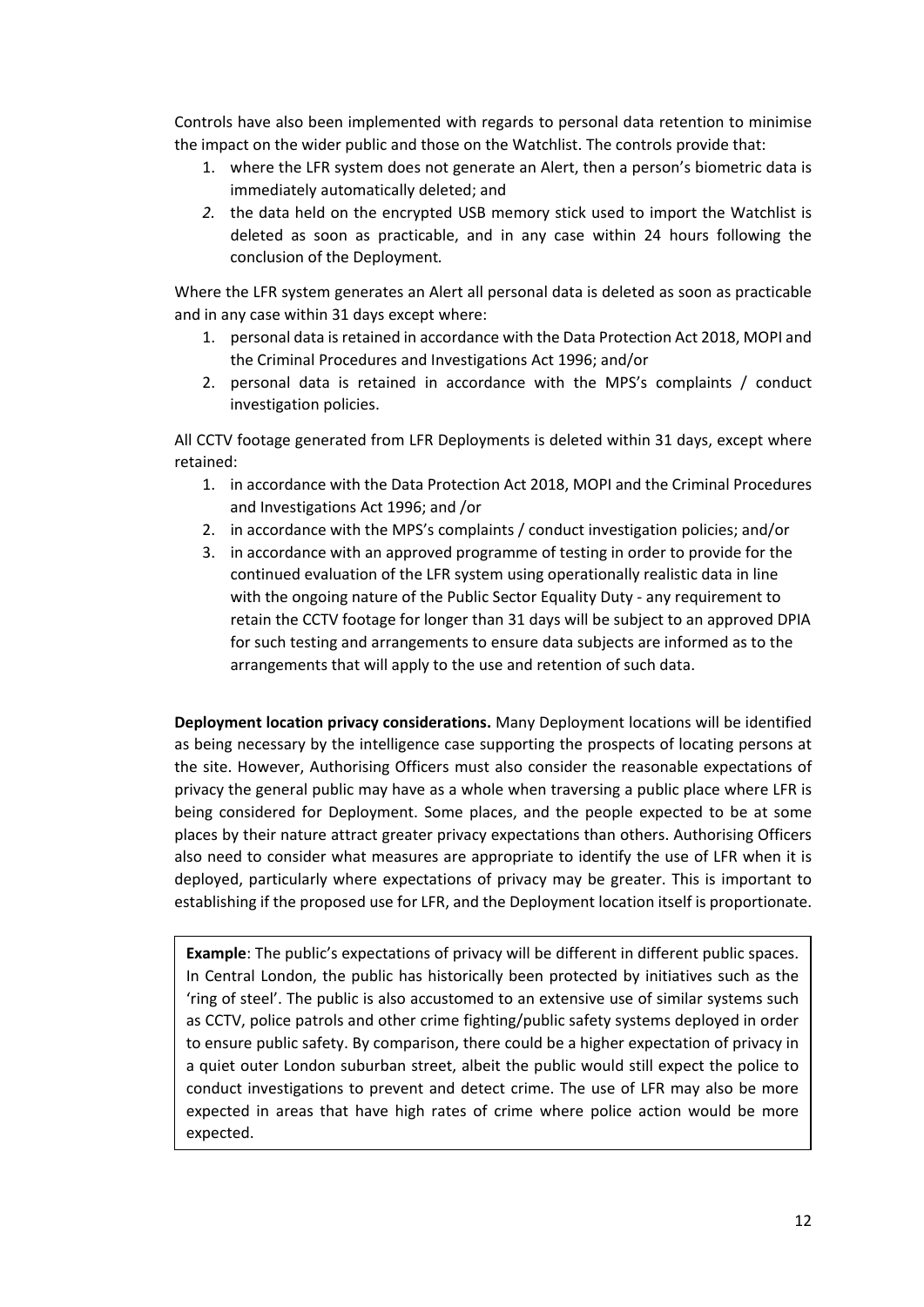Authorising Officers should also consider if a proposed Deployment location attracts particular privacy concerns by reference to those expected to be at a particular location.

**Example**: Areas particularly focused on providing facilities or attractions aimed at children would typically attract greater privacy expectations over an area that typically sees attendance from the public more broadly. The public would not typically expect LFR to be sited outside a toyshop or school that may disproportionately see children passing the LFR system if the LFR system could be sited elsewhere. There may nevertheless be instances where the intelligence case, and the need to protect children makes it necessary and proportionate to deploy LFR to these areas. For example if it is known that wanted sex offenders are targeting those that visit the location and it not possible to locate them by siting LFR elsewhere or using other less intrusive policing tactics. If it is necessary to use LFR at the location, mitigations to reduce the privacy impact should be used wherever possible. This could include extra measures to ensure that the signage and information about the LFR Deployment is accessible to children who pass through the Zone of Recognition. Where it is possible to so, and does not increase the risk to children, the time of a Deployment and configuration of a Zone of Recognition should also seek to minimise the numbers of children assessed by the LFR system.

Areas assessed as having high expectations of privacy which give the public little option to avoid the LFR area without substantial inconvenience should generally be avoided unless the following mean that the Authorising Officer is satisfied the use of LFR in the circumstances remains necessary and proportionate:

- 1. the importance of using LFR in that location to realise a legitimate aim supports LFR's use;
- 2. the lack of a viable, less intrusive alternative available for use in the circumstances; *and*
- 3. any further mitigations to reduce any impact to the wider public.

**Example**: If there was a necessity and proportionality case, based on intelligence, to deploy LFR in a residential area to locate a group of violent robbery offenders, then we understand there may be a greater expectation of privacy in this area. To mitigate this, depending on the circumstances we may provide additional communication about the use of LFR, for example by leafleting local residents or posting on local neighbourhood social media groups.

**Key point for Authorising Officers**: When taking a decision to deploy LFR, Authorising Officers should record the measures taken to ensure the use of LFR causes the least possible interference to the person(s) sought and others. This should include explicit reference to any particular privacy considerations that may be relevant to a Deployment location and any mitigations in place to reduce the impact of the LFR Deployment on the wider public. Authorising Officers should then continue to review Deployments of LFR to ensure the use case remains appropriate.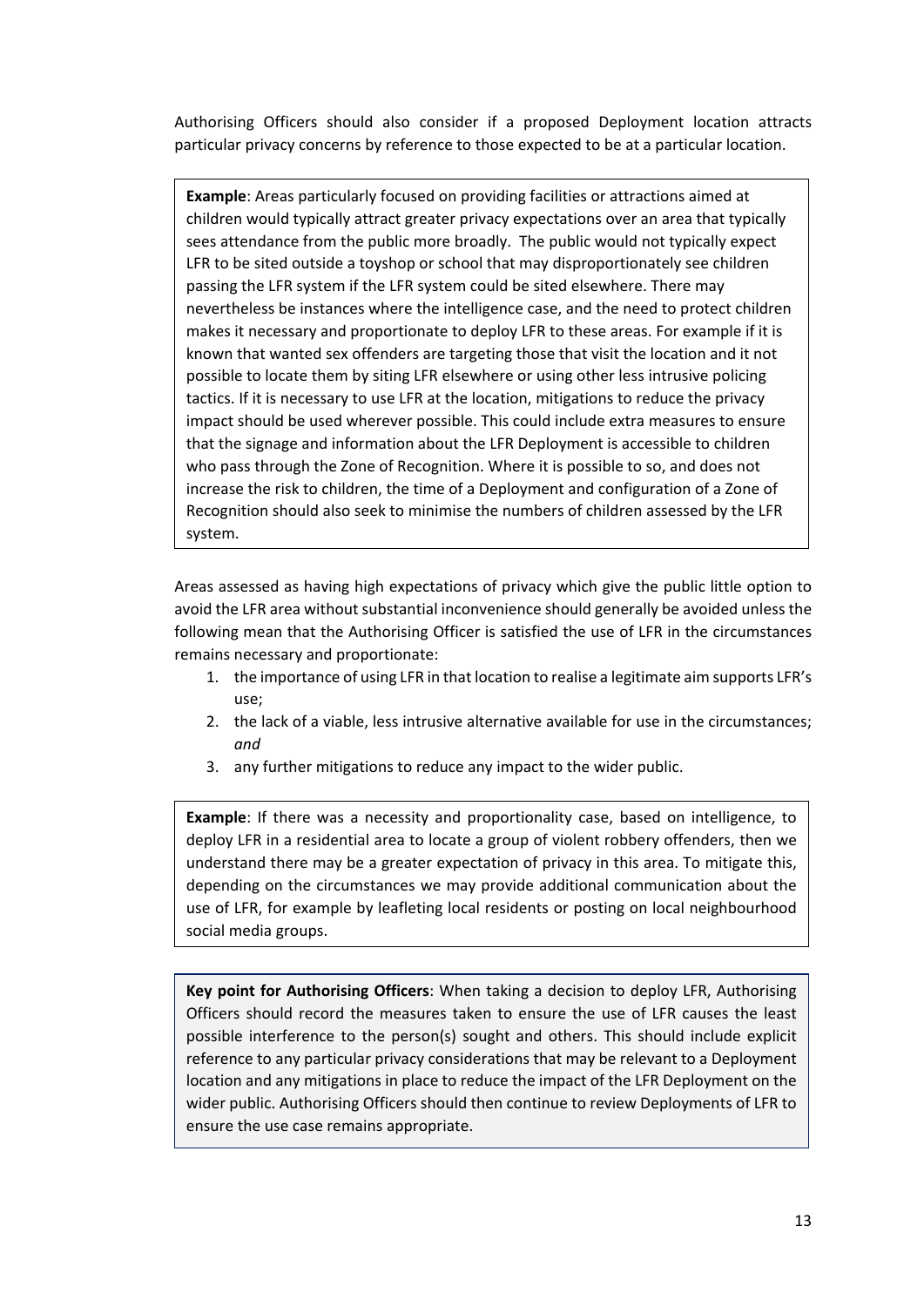### 3.13 Wider Human Rights Act considerations

The right to privacy is a value which protects the autonomy and human dignity of individuals by enabling them to conduct their lives in a way of their choosing. There are therefore circumstances when freedom of thought, conscience and religion (Article 9), freedom of expression (Article 10) and freedom of assembly and of association (Article 11) may be particularly relevant.

(a) *Article 9.* The clothing people wear can be an act of thought, conscience and religion and in normal circumstances, the police do not have the legal power to require a person to remove clothing (including any headwear) simply because they are passing the LFR system. Additionally, the location where people may pass the LFR system may also engaged Article 9.

**Example**: The use of LFR can assist the MPS to ensure public safety, including at a place of worship where the intelligence case has identified a threat to the public. A decision to place a LFR Deployment outside a place of worship or in a way that substantially impedes access to a place of worship can engage Article 9. In this context, the public safety considerations need to be balanced against the need to use LFR at that location. If the public safety policing objectives could be achieved by deploying the LFR system elsewhere, it would not be necessary to deploy LFR at the proposed location. If the threat that makes it necessary to site LFR near to a place of worship, Authorising Officers also need to determine if the infringement on Article 9 rights is disproportionate to the likely benefits of using LFR. Considerations would typically include the impact on those seeking to access a place of worship, the likely impact on the same people without LFR (being potentially impacted by other policing measures or site closures) and the benefits to safety LFR brings the public.

(b) *Article 10 and 11* have particular relevance when considering both the policing of assemblies and demonstrations and any use of LFR which may impact on an assembly or demonstration. Article 10 is especially pertinent should people have reservations about expressing themselves as a result of an LFR Deployment. Article 11 is also relevant should the use of LFR deter people from attending an assembly or demonstration at all or otherwise cause people to minimise their involvement.

**Example**: The use of LFR can assist the MPS in policing an assembly or demonstration, particularly where there is an intelligence case supporting there being a risk to public safety. Specifically, LFR can support police officers by efficiently searching for perpetrators of violence in crowded locations where it might otherwise be difficult to locate them. In deciding the use of LFR is necessary and proportionate, regard should be had to an individual's Article 10 and 11 rights and the risks of having a 'chilling effect' on the exercise of such rights. There may be expectations of anonymity in a crowd and individuals may choose to alter their means of demonstration because of the LFR Deployment. Article 10 and 11 rights must be weighed against the need to use LFR to enable an assembly that might otherwise be disrupted by the risk to public safety. In making this decision, consideration should be given to factors which could minimise the impact of LFR. These include limiting the use of LFR in time and scope to the minimum needed to ensure safety. They could also include there being focus placed on ensuring the public understand the use of LFR is to help them safety undertake their assembly.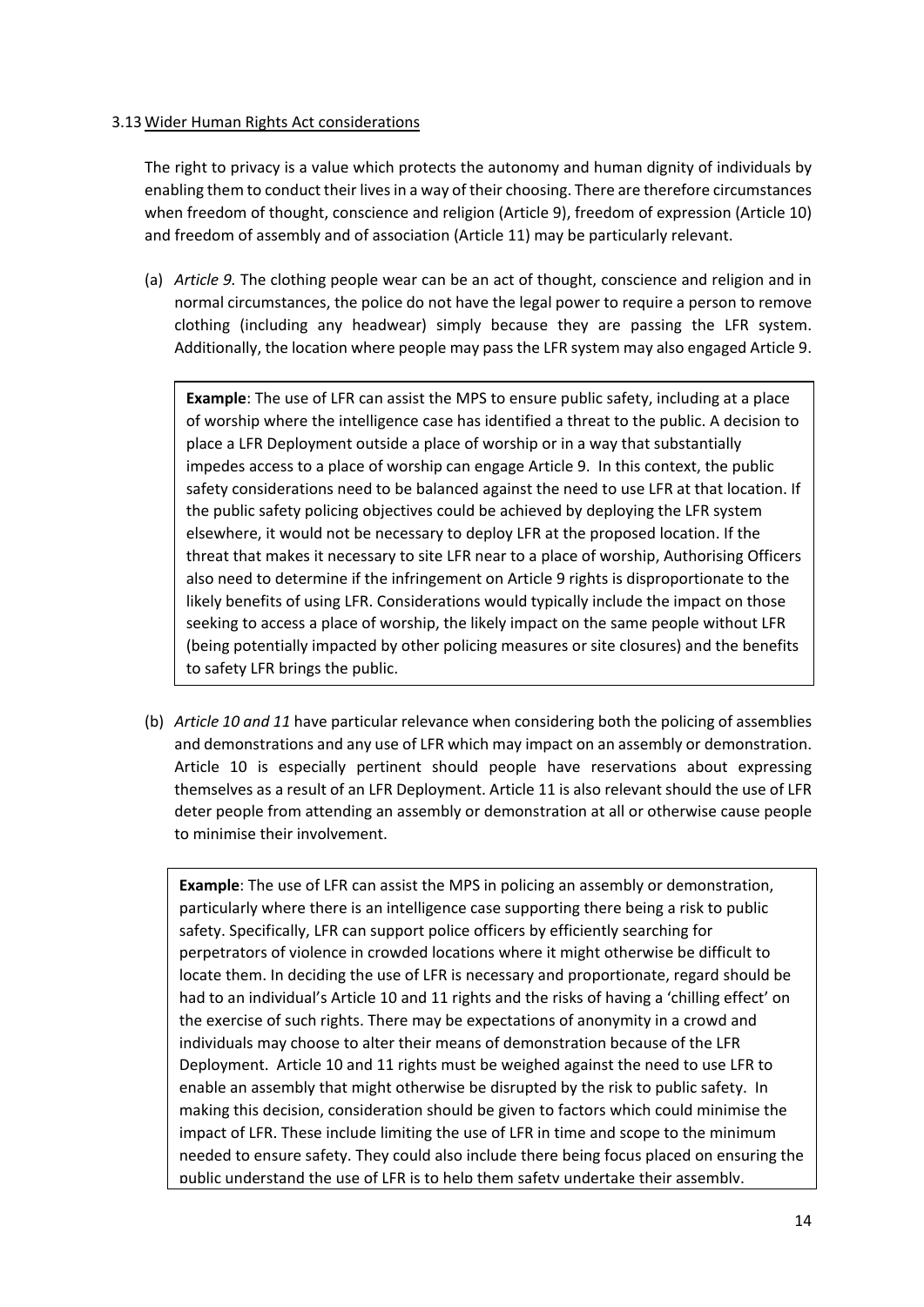(c) *Operational Duties.* The 'operational duty' was first outlined in the case of *Osman v United Kingdom[8](#page-14-0)* and concerned an alleged failure to prevent the young victim and his family from the risk to life posed by a stalker. The European Court of Human Rights in *Osman* found that the police were under a positive duty to take reasonable measures to avert a real and immediate risk to the life of an identified individual or individuals of which the police were, or ought to have been aware. Caselaw also supports that the police are under an Osman style duty to investigate serious allegations in a timely and efficient manner in order to uphold an individual's Article 3 rights.<sup>[9](#page-14-1)</sup>

The Osman operational duty has particular relevance to LFR in two contexts (i) being used to locate those posing a threat to the public or themselves where a real and immediate risk to life is identified and LFR is thought to provide an appropriate response to such risk and (ii) on an Alert being generated where the need to locate that person may engage the Osman operational duty with measures being put in place should a person generating an Alert seek to evade officers.

- (d) *Article 14.* This right requires that all of the rights and freedoms set out in the Human Rights Act 1998 must be protected and applied without discrimination. This is based on the principle that everyone, no matter who they are, should enjoy the same human rights and have equal access to them. Article 14 is not a stand-alone right – there is a need to show that discrimination has affected the enjoyment of one or more of the other human rights, not that the other rights have actually been breached. The use of LFR will be relevant in circumstances where demographic performance of the LFR algorithm varied to such an extent that people of a particular demographic were more or less likely to see a False Alert generated against them. As a result there are two points to consider in relation to the MPS LFR system (i) does the LFR system's demographic differential performance vary by a particular demographic such as it results in a person suffering a discriminatory effect and (ii) if there is a difference in treatment, is this capable of an objective and reasonable justification<sup>10</sup>. In relation to an objective justification, the questions to ask are (i) does LFR pursue a legitimate aim and (ii) are the means employed reasonably proportionate to the aim pursued?
	- 1. **LFR system performance**: In relation to the performance of the MPS LFR system, the MPS has published a paper entitled 'Understanding the Metropolitan Police Service LFR System's Accuracy and Bias Position'. This provides assurance regarding demographic performance and explains the steps the MPS has taken to understand the statistical accuracy and demographic performance of its LFR algorithm. Further details are also outlined in relation to the Equality Act 2010, below.
	- 2. **Legitimate aim**: Article 14 does not prohibit differences in treatment that are based on a public interest. What constitutes a legitimate aim is an area where case law continues to

<span id="page-14-0"></span> <sup>8</sup> [1999] 1 F.L.R. 193 (ECtHR)

<span id="page-14-1"></span><sup>9</sup> *Commissioner of Police of the Metropolis v DSD and another* [2018]UKSC 11

<span id="page-14-2"></span><sup>10</sup> *Molla Sali v. Greece* [GC], 2018, § 135; *Fabris v. France* [GC], 2013, § 56; *D.H. and Others v. the Czech Republic [*GC], 2007, § 175; *Hoogendijk v. the Netherlands* (dec.), 2005.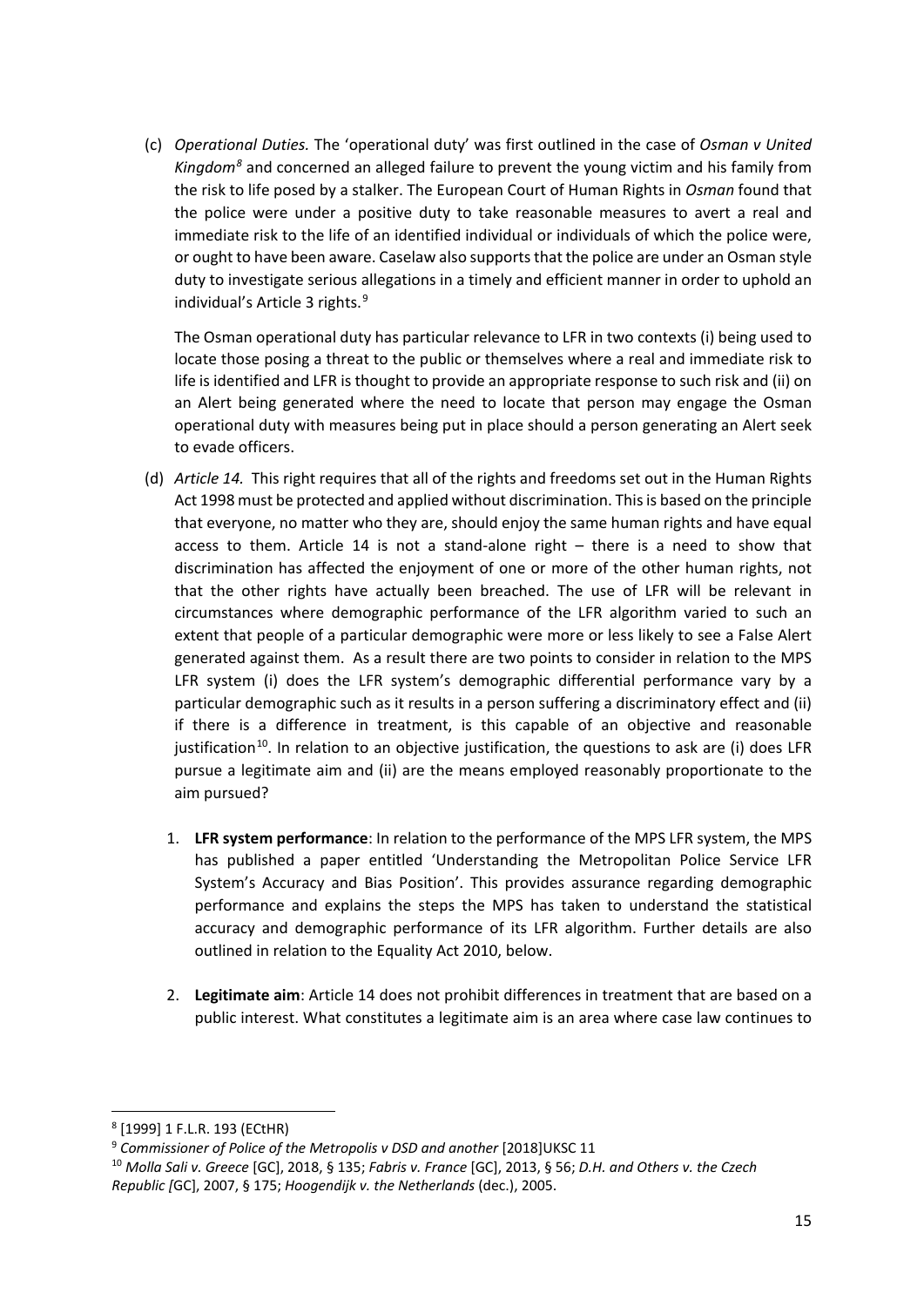develop with the courts having recognised a wide range of purposes including a number of actions within the ambit of criminal justice. $^{11}$  $^{11}$  $^{11}$ 

3. **Proportionality**: After establishing a legitimate aim, the Court requires that the difference in treatment should strike a fair balance between the protection of the interests of the public and respect for the rights and freedoms of the individual. Assessing the balance struck, the court will afford a margin of appreciation to reflect the expertise of the public body. Paragraph [3.12](#page-8-0) of this Legal Mandate outlines further considerations in relation to proportionality and in particular reflects (i) the selection of a high performing algorithm, (ii) the importance of the policing purpose, (iii) the safeguards and controls implemented to ensure the use of LFR causes the lowest possible intrusion whilst still achieving the legitimate aim.

# <span id="page-15-0"></span>**4 Equality Act 2010**

- 4.1 The Equality Act 2010 provides a legal framework to protect the rights of individuals and advance equality of opportunity for all. The Equality Act 2010 prohibits discrimination based on different treatment on the basis of a protected characteristic. The prohibition of discrimination applies to both direct and indirect discrimination. As a public authority, the MPS must comply with section 149 of the Equality Act 2010 that is most commonly known as the Public Sector Equality Duty ("PSED").
- 4.2 The MPS is required to take measures to ensure that the use of LFR complies with the Equality Act 2010. Particular attention is needed in two respects: (a) the technical performance of the LFR system (and then, if performance varies by any particular demographic), and (b) the operational Deployment of the LFR system:
	- (a) *The technical performance of the LFR system.*

The Court of Appeal Bridges decision makes it clear that the PSED requires the MPS to take reasonable steps to satisfy itself, either directly or by way of independent verification, that the algorithm in this case does not have an unacceptable bias on grounds of race or sex. To assist the public with understanding how the MPS meets its PSED duties, the MPS has published the MPS LFR Equality Impact Assessment. Additionally, the MPS has published a paper entitled 'Understanding the Metropolitan Police Service LFR System's Accuracy and Bias Position'. This explains the steps the MPS has taken to understand the statistical accuracy and demographic performance of its LFR algorithm. This includes:

1. **Independent evaluation:** A number of studies highlight the varying performance of facial recognition algorithms and the potential for the performance of algorithms vary dependant on demographic factors. As a result, the MPS has paid regard to the evaluations undertaken by the National Institute of Standards and Technology (NIST) who have evaluated circa 200 facial recognition algorithms for statistical accuracy and demographic performance, including those submitted by NEC – the provider used by the MPS.

<span id="page-15-1"></span> <sup>11</sup> Restoration of peace - *Sejdić and Finci v. Bosnia and Herzegovina* [GC], 2009, § 45 and protection of national security - *Konstantin Markin v. Russia* [GC], 2012, § 137)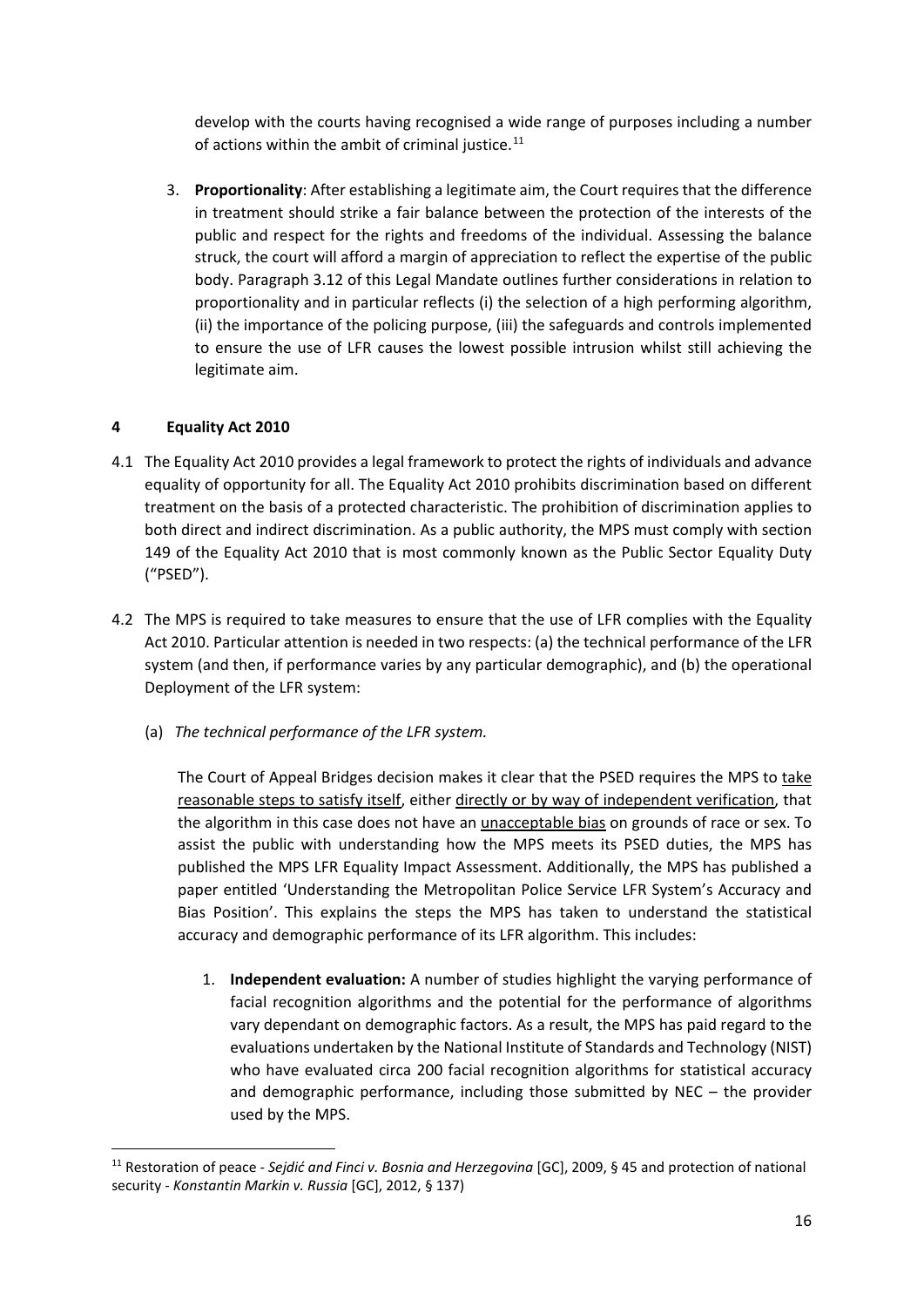- 2. **Peer review:** The MPS's position paper has been reviewed by other experts in the field including the Defence Science and Technology Laboratory and the National Physical Laboratory.
- 3. **Ongoing assurance:** The MPS LFR Documents provide for ongoing evaluation and a post-deployment review process. This reflects the ongoing nature of the PSED duty and also offers the MPS a chance to monitor for technical issues by reviewing all alerts, including any incorrect ones and monitoring for trends. Should a concern be identified, the MPS would then be in a position to explore that further and test for issues under the oversight and scrutiny of the MPS Facial Recognition Strategic Board.
- (b) *The operational Deployment of the LFR system.*

The MPS LFR Documents are also responsive to the Subject, System and Environmental Factors to ensure the LFR system is suitable for its intended use and operating correctly. Subject, System and Environmental Factors including aspects such as camera configuration, camera location, lighting conditions, the distance at which people will pass the LFR system and points relating to an individual's age and appearance have been considered carefully in the MPS LFR Documents to ensure the efficacy of the LFR system and the MPS's compliance with its Equality Act 2010 duties.

By way of example, the MPS LFR Documents provide that LFR Operators are trained to identify Watchlist issues with proposed images which may impact on system performance. Where the need to use an image is deemed to be necessary and proportionate, those using the LFR system have received training to maximise the LFR system's performance and to effectively consider any issues arising from the use of such images as part of the identification process.

As a result of having taken reasonable steps to understand the statistical accuracy and demographic performance of the MPS LFR system and then in light of points relating to Subject, System and Environmental Factors, the MPS has adopted a 'fail-safe' position to ensure that absent there being other lawful grounds to take policing action:

# **no Engagement will occur with a member of the public unless at least one officer has reviewed an LFR system potential match and reached their own opinion that there is a probable match between the member of the public and the Watchlist image.**

This means the LFR system is not making any decision to Engage with the public, the officer is making this decision - just as officers make similar decisions to Engage with members of the public every day (without the support of LFR). The officer is best placed to make this decision, drawing on their training and policing experience.

Similarly, the officer is best placed to consider the impact of any Subject, System and Environmental Factors that may have influenced the LFR system when it generated an Alert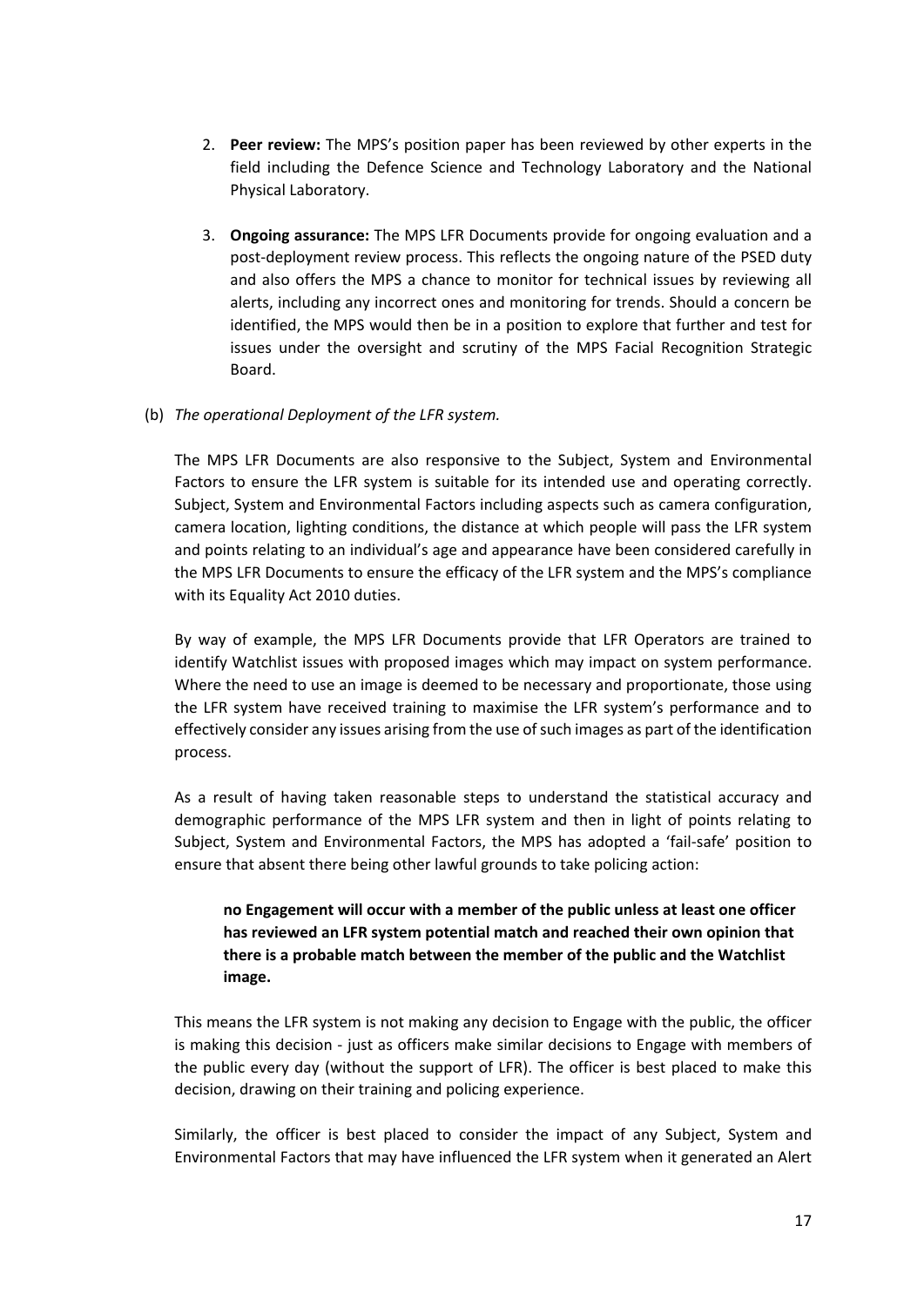and if such factors combine to mean an Engagement with a member of the public is not appropriate in the circumstances.

**Key point for Authorising Officers**: In order to ensure that the officer is best able to make an informed decision on any Engagement, all officers who are part of an LFR Deployment are to have been briefed on the operation of the LFR system. This includes Subject, System and Environmental Factors that can impact performance. LFR Engagement Officers should also have been given training relating to unconscious bias given their key role in the Engagement decision-making process.

Beyond Subject, System and Environmental factors, MPS personnel are also familiar with managing the PSED requirement whilst undertaking policing activities from a number of other crime fighting techniques, for example, 'stop and search'. In this respect, it is important that the use of LFR is driven from the need to meet a legitimate aim, such as the prevention of crime and disorder. The Equality Impact Assessment and, where relevant, the Community Impact Assessment informs the policing plan to support the Deployment of LFR to mean the MPS upholds the Public Sector Equality Duty. Compliance with the Equality Impact Assessment should then be monitored and reviewed for the duration of that Deployment.

# <span id="page-17-0"></span>**5 Data Protection Act 2018**

- 5.1 The MPS processes personal data for LFR 'based on law'; specifically its legal powers identified in relation to the common law as well as human rights and equality considerations as outlined in this Legal Mandate, and the policies put in place by the MPS LFR Documents. The Appropriate Policy Document and other MPS LFR Documents published by the MPS as a public body allows the public passing an LFR system and those who may be placed on a Watchlist to understand the standards the MPS operates to, including setting out the authorisation process and requirements to deploy LFR, details about where LFR may be used, and the considerations and constraints relevant as to who may be placed on an LFR Watchlist.
- 5.2 For the purposes of preventing crime and disorder, Part 3, Data Protection Act 2018 (DPA) regulates the processing of personal data, including sensitive processing, whether processed on a computer, CCTV, still images or other media. Any recorded image from a device that can identify a particular person is 'personal data'. The DPA therefore applies to the processing of data for LFR both in terms of locating those on a Watchlist but also in terms of processing biometric information of members of the public to confirm they are not on a Watchlist. These actions are covered by the processing of data for law enforcement purposes, as defined in s.31 DPA:

*"For the purposes of this Part, "the law enforcement purposes" are the purposes of the prevention, investigation, detection or prosecution of criminal offences or the execution of criminal penalties, including the safeguarding against and the prevention of threats to public security."*

**Key point for Authorising Officers**: Authorising Officers already need be satisfied of the necessity to use LFR to prevent crime and disorder in the context of the Human Rights Act 1998. Similarly, to satisfy Section 35(5) DPA, they need to be content that the LFR system's processing of biometric data is strictly necessary for the law enforcement purpose. The law enforcement purpose should be clearly identified and the way in which the strictly necessary standard has been met explained.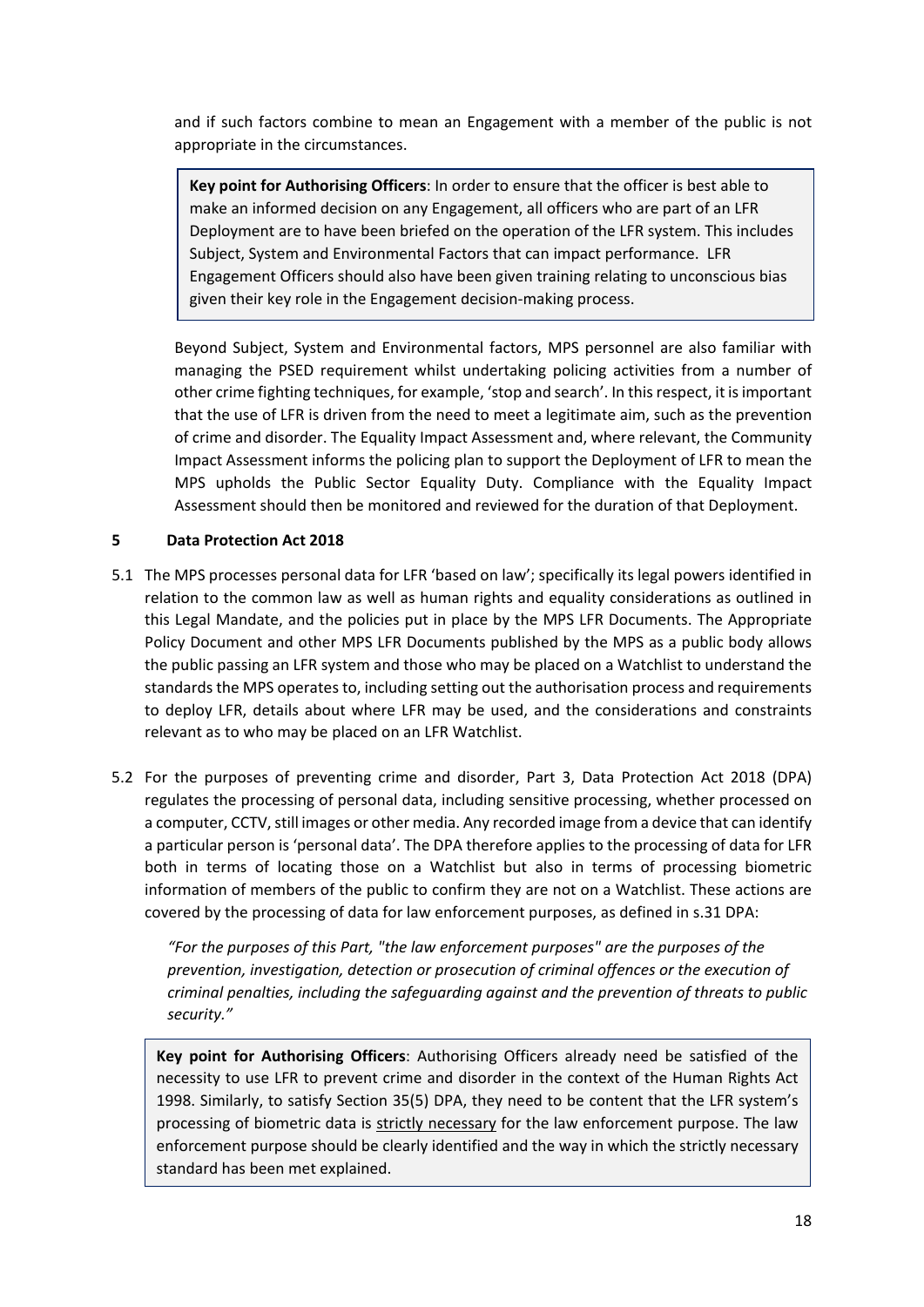(a) Strictly necessary in this context means that the processing has to relate to a pressing social need, and it is not reasonably viable to address this through less intrusive means. Any personal data collected via LFR is not used in a manner that is contrary to the identified law enforcement purpose.

**Example: alternative policing methods to prevent threats to public security**: LFR may be deployed to police a high profile well-attended public event. When considering alternatives, in this example, other measures such as extra CCTV may be considered. However, they will not always be a viable less intrusive alternative in the circumstances. For example:

- 1. Whilst CCTV can help ensure event safety, it lacks the ability to actively Alert officers to the potential presence of individuals of interest to them.
- 2. It may not be practical to expect officers to recognise larger numbers of people of interest to the Police given the nature and scale of the event, the numbers of officers available to police the event and the flow rate and number of people passing the CCTV system. This is especially relevant where the importance of making such identifications supports the use of a more suitable alternative such as LFR.
- 3. Where LFR is thought to offer further important protection to the public as opposed to other policing methods. For example, this may apply where the law enforcement purposes for a Deployment include wider public safety considerations. These may include the need to locate those wanted by the courts. Such persons may attend such a high profile event and, in line with the decision of the courts to require their arrest, pose a risk to the public generally.
- (b) The 'strictly necessary' standard may be informed by the Authorising Officer considering factors including:
	- (i) what other policing methods (including those that do not require sensitive processing to be undertaken) have been used / discounted when seeking to locate an individual(s) on the Watchlist or to provide a series of tailored security measures;
	- (ii) the importance of achieving the law enforcement purpose and the prospects of achieving the law enforcement purpose through the Deployment of LFR at the proposed location with the proposed Watchlist (for example, is the Deployment intelligence-led or otherwise supported by information which confirms that LFR can be expected to get results in the circumstances being contemplated);
	- (iii) the size and scale of the planned LFR Deployment and associated Watchlist and the level of sensitive processing anticipated as a result of the LFR Deployment; *and*
	- (iv) if the law enforcement purpose which underpins the use of LFR is strictly necessary and proportionate to the need to undertake sensitive processing and the risk to individuals' rights this entails (subject to the protections and safeguards implemented).

**Key point for Authorising Officers**: Authorising Officers need to be satisfied that the processing satisfies one of the Schedule 8 conditions set out below and complies with the six data protection principles.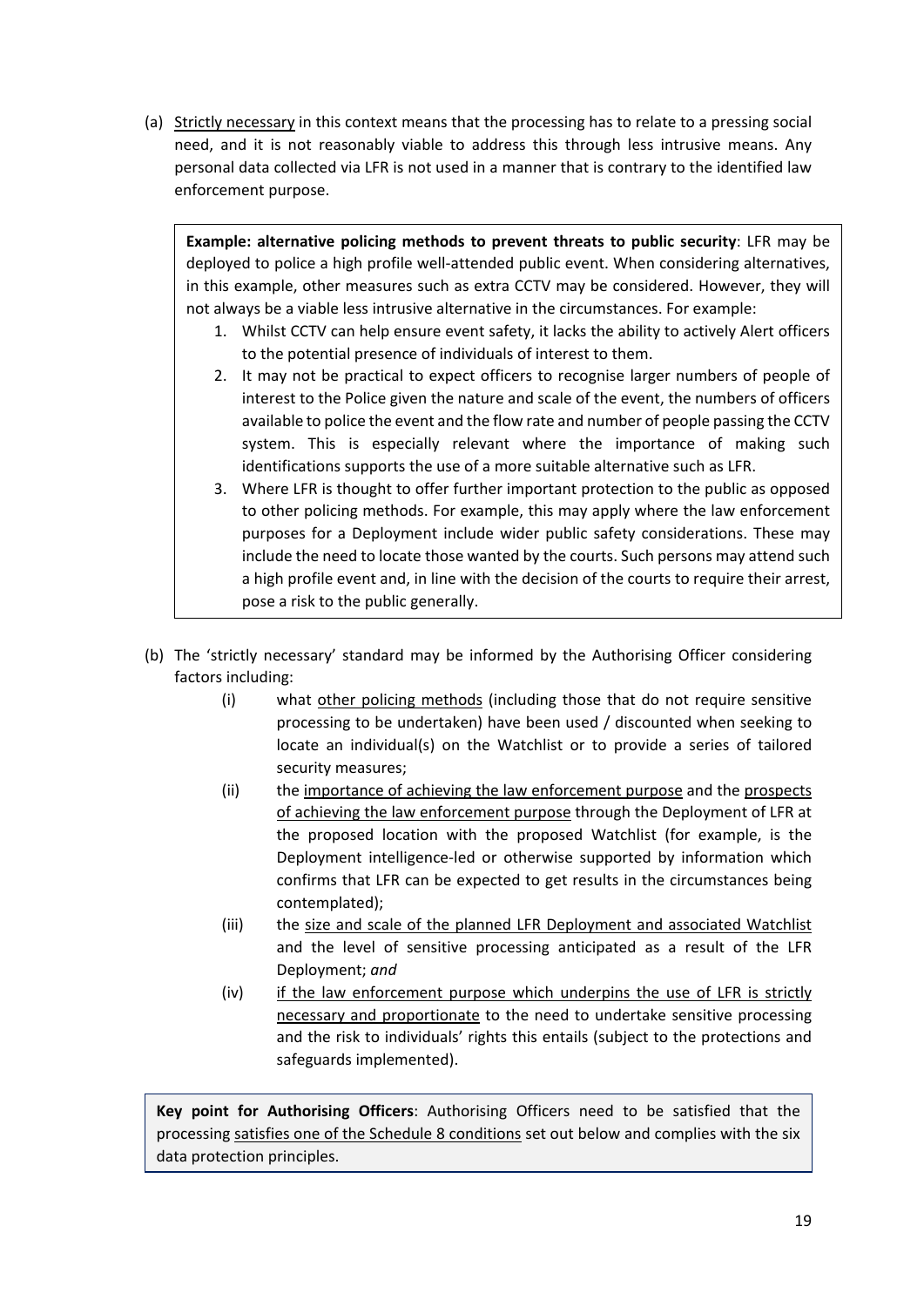- 5.3 Schedule 8 conditions of the DPA are:
	- necessary for judicial and statutory purposes for reasons of substantial public interest;
	- necessary for the administration of justice;
	- necessary to protect the vital interests of the data subject or another individual;
	- necessary for the safeguarding of children and of individuals at risk;
	- personal data already in the public domain (manifestly made public);
	- necessary for legal claims;
	- necessary for when a court acts in its judicial capacity;
	- necessary for the purpose of preventing fraud; *and*
	- necessary for archiving, research or statistical purposes.

**Example**: The use of LFR will assist the MPS in fighting knife and gun crime in support of its common law policing powers. LFR could be deployed to identify wanted offenders who have failed to comply with court bail relating to such offences. Used in this way, LFR would assist in the prevention, investigation, detection or prosecution of criminal offences.

LFR offers advantages over other potential policing methods such as a police officer using a picture or a physical description to scan a crowd and try to spot an offender where positive results would otherwise be less likely and the risk of people being missed, higher. Given the importance of tackling serious and violent crime, a clear law enforcement purpose can be identified. In this context, to enable the MPS to effectively respond to a pressing social need, LFR's use may be seen as strictly necessary to support the investigation of knife and gun crime.

Similarly, the Schedule 8 condition of being necessary for judicial and statutory purposes for reasons of substantial public interest can be seen in this context to include a police officer working for the prevention, investigation, detection or prosecution of offences to keep the public safe. For similar reasons, the court in the *Bridges* cases accepted the substantial public interest in the police using LFR to discharge their common law policing duties.

5.4 The MPS has also undertaken a number of steps in accordance with the Data Protection Impact Assessment (DPIA) to manage and mitigate the impact of any personal data processing using the LFR system. Particular actions are set out in the remainder of this section.

## 5.5 *Data Protection Impact Assessment:*

A DPIA has been conducted to support the use of LFR in order to identify and minimise the data protection risks. Whilst the overall DPIA will be reviewed annually, Authorising Officers authorising the use of LFR should ensure there is a DPIA in place that is sufficient for each Deployment. Specifically, consideration should to be given to:

- (a) if the risks and controls remain current and sufficient for the planned use of LFR; and
- (b) if the planned use for LFR poses any other risks which are capable of mitigation beyond those identified in the DPIA.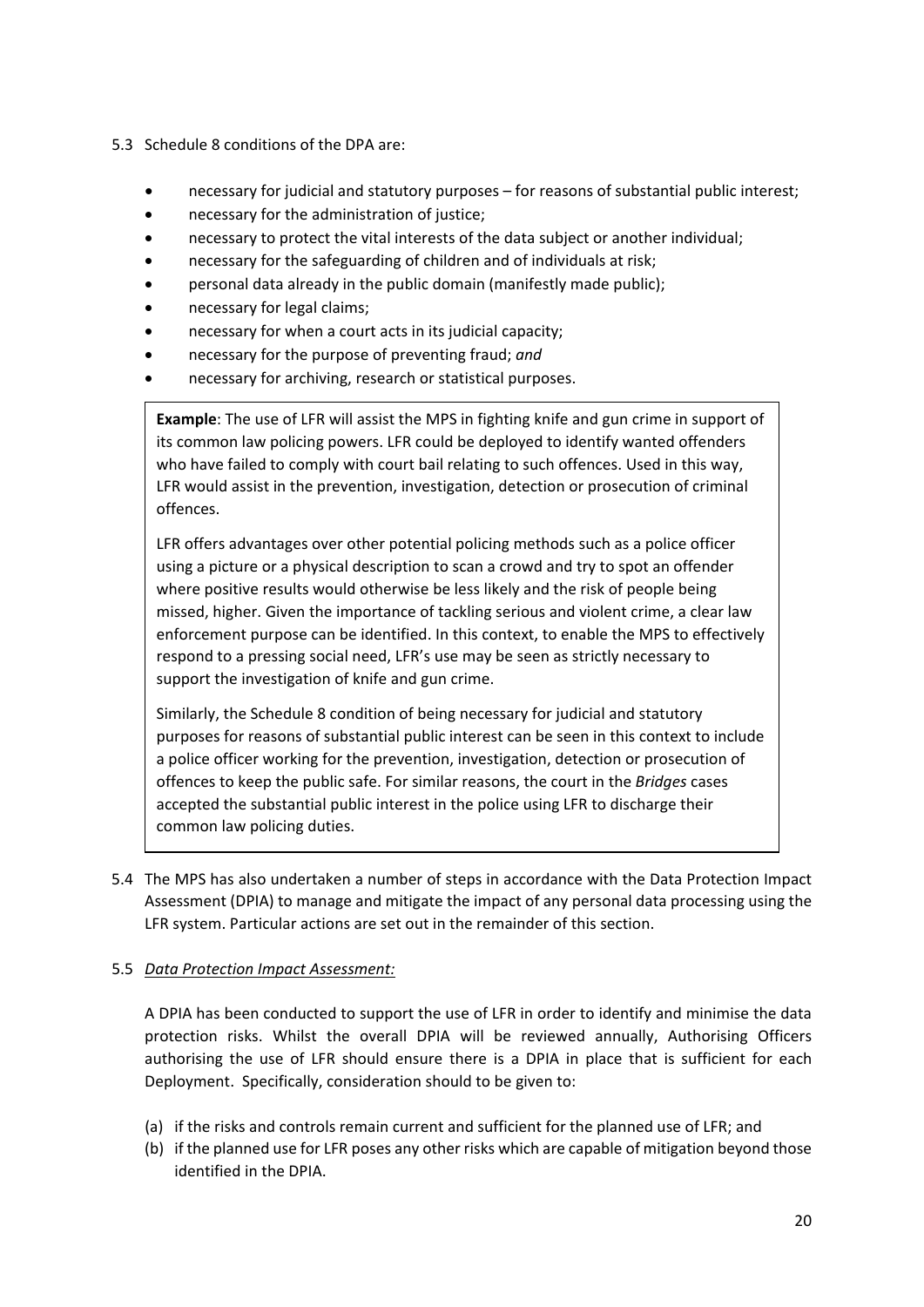### 5.6 *Data Protection by Design*:

A number of data protection controls have been designed into the LFR system in order to mitigate processing impacts on privacy and to comply with the general obligation in Part 3 of the DPA to implement appropriate technical and organisational measures having considered and integrated the principle of data protection into LFR processing activities. The designed-in measures identified at paragrap[h 3.12\(c\)](#page-9-0) of this document, include measures to:

- (a) limit the amount of personal data collected;
- (b) limit the extent of personal data processing;
- (c) limit the period of personal data storage.

Additionally, the MPS has acted to ensure that the LFR system performs to a level where the statistical accuracy of the data being processed and fairness 'by design' is ingrained into the MPS's LFR system. The MPS LFR Documents and other published supporting information explain how the MPS is assured that its LFR system operates with a sufficiently high degree of statistical accuracy – such that it can achieve the legitimate aim in a way that does not lead to unjust results between demographics.

Further consideration has been given to limiting access to any personal data retained for the 31 day period. The LFR system also includes a number of physical and technical security measures including:

- (a) Images are transferred onto the LFR system via a USB device using an AES-CBC 256-bit full disk hardware encryption engine;
- (b) The LFR system is a closed circuit TV system that implements defences in depth principles to protect the application and related data;
- (c) The LFR system is physically protected when in use and securely wiped following each Deployment;
- (d) Role based access controls with limited user permissions are implemented on the LFR system;
- (e) The LFR application is connected to mobile devices using a private access point with three levels of protection (i) specific IP addressing, (ii) password access to the access point, and (iii) password access to the mobile app. The mobile app has a RESTful API and will be covered by SSL;
- (f) The Dashboard and RESTful API are secured with SSL and TLS by default;
- (g) All connections are directed through HTTPS ;
- (h) A full audit is maintained of all user initiated actions undertaken during the course of a Deployment; *and*
- (i) Technical issues with the LFR system are always dealt with by member of the technical staff who support the Deployment of the LFR system.

## 5.7 *Appropriate Policy Document:*

Section 42 of the DPA requires that, at the time that the processing is carried out, the controller has an appropriate policy document in place. The MPS has produced this document and published it. This document allows the public to understand details of the:

(a) the data being processed by the LFR system, how often it is processed and whose data is processed;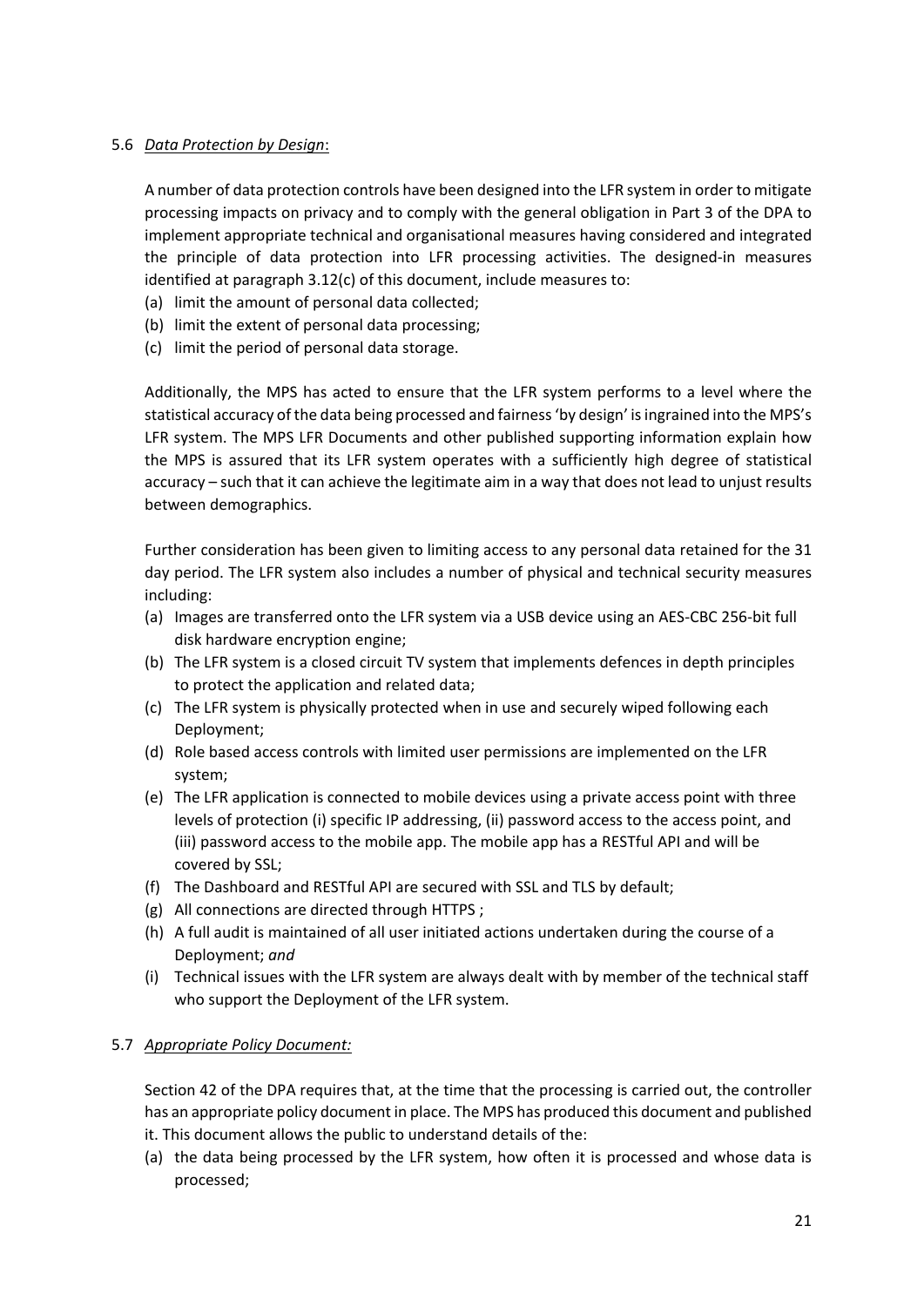- (b) procedures, safeguards and accountability principles for complying with the data protection principles when relying on a condition from Schedule 8 to process biometric personal data both for those on the Watchlist and those passing an LFR system;
- (c) MPS policy for the retention and erasure of personal data for LFR processing.

# 5.8 *Data Protection Officer:*

The MPS has appointed a Data Protection Officer (DPO) in compliance with Part 3 DPA who has been consulted in relation to LFR. The DPO is available to inform and advise the Commissioner (as data controller) and MPS personnel about their obligations in relation to the DPA. The DPO also provides an internal function to monitor compliance with the DPA.

# <span id="page-21-0"></span>**6 Protection of Freedoms Act 2012**

The Protection of Freedoms Act 2012 (PoFA) has seen the introduction of a new surveillance camera code issued by the Secretary of State (the Code) and the appointment of a Surveillance Camera Commissioner. Section 33(1) PoFA requires the MPS to have regard to the Code for the use of LFR. This includes compliance with the 12 guiding principles that system operators should adopt. The Code makes a number of specific points in relation to automated recognition technologies which the MPS have regard to as follows:

| Code                                         | <b>MPS approach</b>                                                                                                                                                                                                                                    |
|----------------------------------------------|--------------------------------------------------------------------------------------------------------------------------------------------------------------------------------------------------------------------------------------------------------|
| Fair processing information to data subjects | The MPS processing information publically<br>available to data subjects. It makes<br>information relating to the LFR and data<br>processing available via its website. The LFR<br>Deployments are publically disclosed with<br>supporting information. |
| Appropriate retention and disposal systems   | The necessary systems are addressed in the<br><b>MPS LFR Documents.</b>                                                                                                                                                                                |
| Suitable technological and physical security | These measures have been addressed by                                                                                                                                                                                                                  |
| measures                                     | design and are also covered in the MPS LFR                                                                                                                                                                                                             |
|                                              | Documents.                                                                                                                                                                                                                                             |
| Cameras of sufficient quality to meet the    | This requirement is addressed by the design                                                                                                                                                                                                            |
| intended purpose                             | of the LFR system.                                                                                                                                                                                                                                     |
| Monitored by trained individuals             | The LFR system will always flag potential                                                                                                                                                                                                              |
| Some level of human interaction              | matches to a trained member of MPS                                                                                                                                                                                                                     |
|                                              | personnel for a decision on any further action.                                                                                                                                                                                                        |
|                                              | In this way, the LFR system works to assist                                                                                                                                                                                                            |
|                                              | MPS personnel to make identifications rather                                                                                                                                                                                                           |
|                                              | than acting as an autonomous machine-based                                                                                                                                                                                                             |
|                                              | process devoid of user input.                                                                                                                                                                                                                          |

The MPS has also given regard to the Surveillance Camera Commissioner's guidance on the use of automated facial recognition technology with surveillance camera systems in order to comply with Code and its obligations under s.33 PoFA with a number of points being covered in this Legal Mandate.

## <span id="page-21-1"></span>**7 Freedom of Information Act 2000**